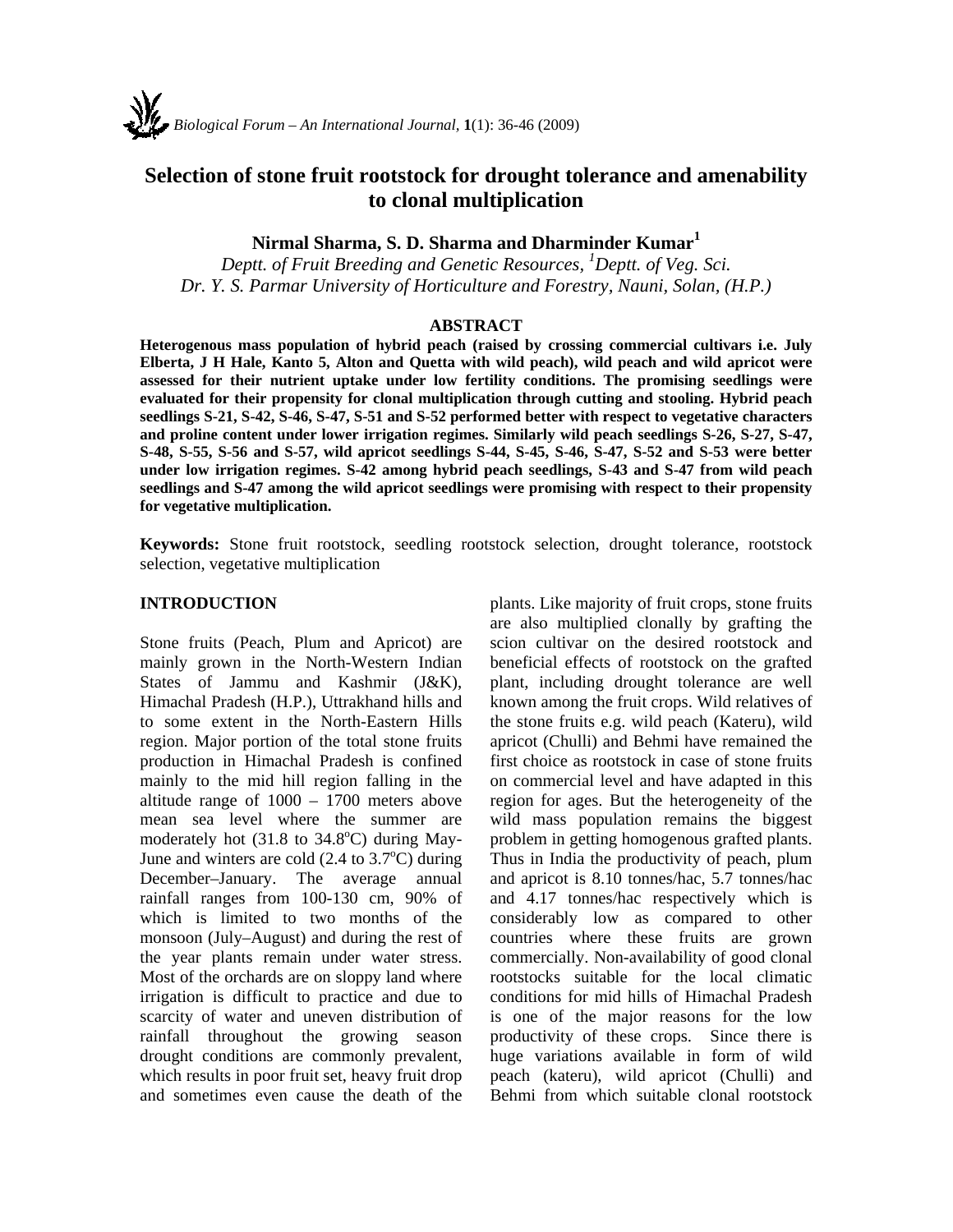could be evolved which are suitable for the local climatic conditions and benefit the orcharding enterprise to a larger extent. Therefore the present investigations were carried out to select seedling from a hetrogenous mass of wild relatives which are efficient in nutrient uptake and are amenable for vegetative multiplication in the experimental block of Dr. Y. S. Parmar University of Horticulture and Forestry, Nauni, Solan, HP, so that subsequently they could be multiplied easily as rooting has always been a problem in the wild germplasm of the stone fruit plants.

#### **MATERIALS AND METHOD**

The experimental site falls under subtemperate climatic region where the summer are moderately hot  $(31.8 \text{ to } 34.8^{\circ}\text{C})$  during May-June and winters are cold  $(2.4 \text{ to } 3.7^{\circ}\text{C})$ during December – January. The average annual rainfall ranges from 100-130 cm, major portion of which is confined mainly to two months of monsoon (July – August). Winter rains are usually of lighter intensity and of shorter durations. Thus most of the cultivation is rainfed and dependent upon the rainwater.

**Plant material:** Uniform and healthy one year old seedlings of wild peach, wild apricot and F1 peach hybrids raised by hybridizing commercial cultivars named July Elberta, J H Hale, Kanto 5, Alton and Quetta with wild peach were planted at a spacing of 32×25 cm. Number of treatments: 6,

Seedlings per treatment: 8

**Treatments:** 1) T1: No irrigation, 2) T2: Soil moisture raised to 25% of the field capacity once in a week, 3) T3: Soil moisture raised to 50% of the field capacity once in a week, 4) T4: Soil moisture raised to 75% of the field capacity once in a week, 5) T5: Soil moisture raised to field capacity once in a week, 6) T6: Soil saturated once in a week

The soil moisture was determined at 0-30cm depth by gravimetric method i.e. by drying the soil samples in aluminum boxes in the oven at  $105^{\circ}$ C for 12 hours. Irrigation was applied at weekly intervals and amount of water to raise soil moisture to desired level was calculated as follows:

| Deficit in | Depth of soil to | Bulk density of |
|------------|------------------|-----------------|
| moisture   | be irrigated     | the soil        |

Depth of water to be applied  $(Xcm \text{ say}) = 10$ 1cm of water/ $m^2 = 10$  Liter X cm of water/ $m^2 = X \times 10$  Liter  $1.21 \times 0.45$  m<sup>2</sup> of water =  $X \times 10 \times 1.21 \times 0.45$  cm (Where 1.21)  $\times$  0.45 m<sup>2</sup> is the size of the bed)

**Growth and vigour:** The physical parameters e.g. plant height, plant spread, trunk crosssectional area, internodal length, No. of side branches, No. of leaves per plant were measured using standard methods. Leaf area was measured on leaf area meter (Licor model 3100) and expressed as cm2/leaf. The technique used for the stomatal study was as described by Beakbane and Majumdar (1975). Chlorophyll content was measured using the method suggested by Hiscex and Isralistan (1979) using the following formula.

Total Chlorophyll (mg/g) =  $20.2$  A645 + 8.02 A663  $\times$  V

 $a \times 1000 \times w$ <br>Where V = Volume of the extract made, a = Length of the light path in cell (usually 1 cm),  $w = Weight$  of the sample (gm),  $A645 = Absorbance$  at 645 nm wavelength,  $A663$  = Absorbance at 663 nm wavelength. The results were expressed as chlorophyll content mg/gm fresh weight

**Proline content:** Proline content was determined according to the method suggested by Uma (2000) with the help of standard curve using the following formula:

 $\mu$ g/gm of tissue =  $\mu$ g proline/ml × ml toluene × 0.5 gm sample 115.5\*

\* molecular weight of proline.

#### **RESULTS AND DISCUSSION**

**Variations in growth parameters and proline content:** Among hybrid peach seedlings (Table 1) plant height, spread, trunk cross sectional area internodal length, no. of shoots/seedling, no. of leaves/seedling, leaf area, stomatal density (per microscopic field), stomatal length, stomatal breadth, chlorophyll content and proline content ranged between 0.76-1.64m,  $0.21$ -0.42m, 2.80-4.68cm<sup>2</sup>, 1.64-3.02cm, 4-9, 503-822, 17.88-29.73cm<sup>2</sup>, 15-24, 21.60-28.80µm, 7.20-10.80µm, 1.50-1.98mg/g and 503.00-1615µg/gm respectively. The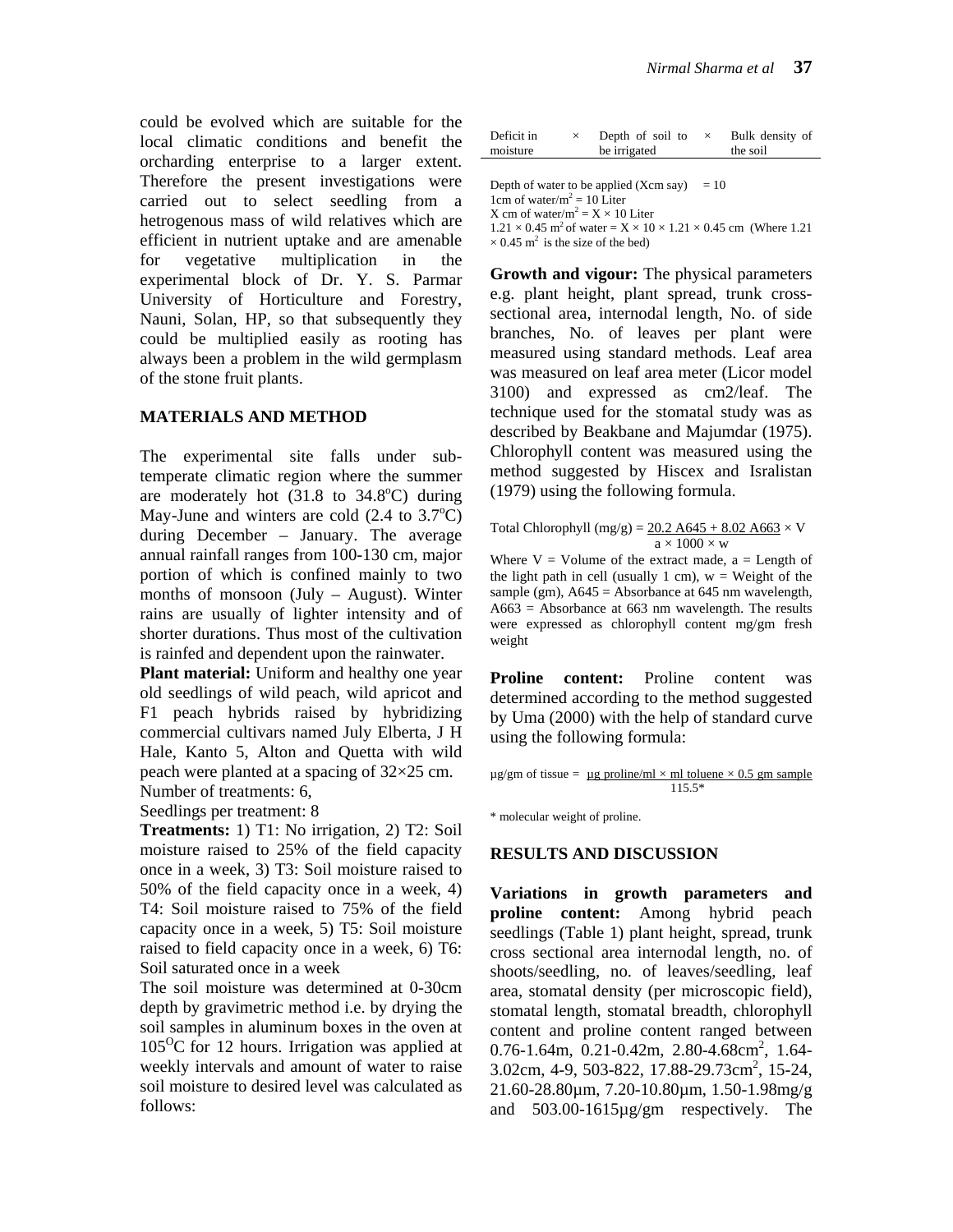respective coefficients of variation for the characters was recorded as 23.58, 15.63, 12.61, 21.76, 21.76, 22.86, 8.10, 17.80, 21.75, 9.77 and 5.40 and the respective mean values were 1.06, 0.32, 3.33, 2.16, 4.90, 22.95, 18.88, 22.95, 8.55, 1.74 and 1524.63 for the seedlings under treatment T1. In case of treatment T2, the coefficient of variation for the characters plant height, spread, trunk cross sectional area internodal length, no. of shoots/seedling, no. of leaves/seedling, leaf area, stomatal density (per microscopic field), stomatal length, stomatal breadth, chlorophyll content and proline content were 13.89, 15.63, 7.79, 20.59, 23.95, 7.79, 11.00, 10.49, 19.68, 7.34 and 6.58 and the respective mean values under same treatment observed were 1.08, 0.32, 4.11, 2.38, 5.22, 4.11, 20.00, 24.30, 9.45, 1.77, and 1320.63. The coefficients of variation under treatment T3 were 17.86, 13.33, 12.12, 15.93, 20.29, 13.21, 17.23, 11.62, 15.31, 8.75 and 14.40 for the characters plant height, spread, trunk cross sectional area internodal length, no. of shoots/seedling, no. of leaves/seedling, leaf area, stomatal density (per microscopic field), stomatal length, stomatal breadth, chlorophyll content and proline content respectively and the respective mean values for same characters recorded were 1.12, 0.30, 3.96, 2.26, 4.88, 23.39, 19.38, 23.40, 12.15, 1.75 and 1276.00. Similarly in case of treatment T4 the respective coefficients of variations recorded were 27.97, 29.63, 20.06, 16.06, 25.52, 11.70, 16.21, 7.42, 15.31, 16.37 and 8.82 and the respective mean values for same characters under treatment T4 were 1.18, 0.27, 3.24, 1.93, 3.88, 22.65, 18.63, 22.50, 12.15, 1.75 and 1120.88. In treatment T5, coefficient of variation for plant height, spread, trunk cross sectional area internodal length, no. of shoots/seedling, no. of leaves/seedling, leaf area, stomatal density (per microscopic field), stomatal length, stomatal breadth, chlorophyll content and proline content were 15.97, 16.13, 8.17, 15.60, 17.10, 16.49, 17.54, 7.80, 19.45, 7.95 and 8.26 respectively and the mean values for same characters were recorded as 1.19, 0.31, 4.04, 2.17, 5.38, 23.47, 19.50, 23.85, 9.45, 1.76 and 1001.75 respectively. The given in Table 2, shows that in wild peach seedlings grown

under different irrigation levels, plant height, plant spread, trunk cross sectional area internodal length, no. of shoots/seedling, no. of leaves/seedling, leaf area, stomatal density (per microscopic field), stomatal length, stomatal breadth, chlorophyll content and proline content ranged between 0.81-1.39m,  $0.30$ -0.80m, 2.80-4.59cm<sup>2</sup>, 1.66-3.02cm, 475-822, 3-9, 19.11-29.73cm<sup>2</sup>, 17-25, 21.60-28.80µm, 7.20-10.80µm, 1.65-2.12mg/gm and 503.00-1615µg/g respectively. Under treatment T1 for wild peach seedlings the coefficient of variation for plant height, spread, trunk cross sectional area internodal length, no. of shoots/seedling, no. of leaves/seedling, leaf area, stomatal density (per microscopic field), stomatal length, stomatal breadth, chlorophyll content and proline content were 16.35, 24.39, 15.57, 24.15, 20.94, 11.70, 10.61, 8.10, 21.33, 5.56 and 5.40 respectively and the mean values for same characters were recorded as 1.04, 0.41, 3.66, 2.36, 4.25, 22.65, 19.13, 22.95, 9.00, 1.80 and 1524.63 respectively. Similarly in case of treatment T2 the respective coefficients of variations recorded were 25.96, 30.23, 21.29, 8.53, 31.56, 16.16, 13.81, 8.10, 19.68, 8.74 and 5.40 and the respective mean values for same characters under treatment T2 were 1.04, 0.43, 3.57, 2.11, 4.88, 22.90, 19.25, 22.95, 9.45, 1.83 and 1317.36. The coefficients of variation under treatment T3 were 17.14, 15.56, 8.75, 8.43, 29.53, 13.21, 17.52, 8.10, 2.75, 5.78 and 14.40 for the characters plant height, spread, trunk cross sectional area internodal length, no. of shoots/seedling, no. of leaves/seedling, leaf area, stomatal density (per microscopic field), stomatal length, stomatal breadth, chlorophyll content and proline content respectively and the respective mean values for same characters recorded were 1.05, 0.45, 4.23, 2.37, 6.13, 32.39, 19.25, 22.95, 10.35, 1.73 and 1276.00. The respective coefficients of variation for the characters was recorded as 17.92, 13.73, 12.57, 12.39, 13.54, 16.56, 17.09, 7.80, 21.75, 10.50 and 8.82 and the respective mean values were 1.06, 0.51, 3.58, 2.26, 6.13, 23.40, 20.13, 23.85, 8.55, 1.81 and 1120.88 for the seedlings under treatment T4. 13.27, 15.09, 15.40, 13.30, 17.53, 9.89, 16.44, 11.24, 21.75, 9.78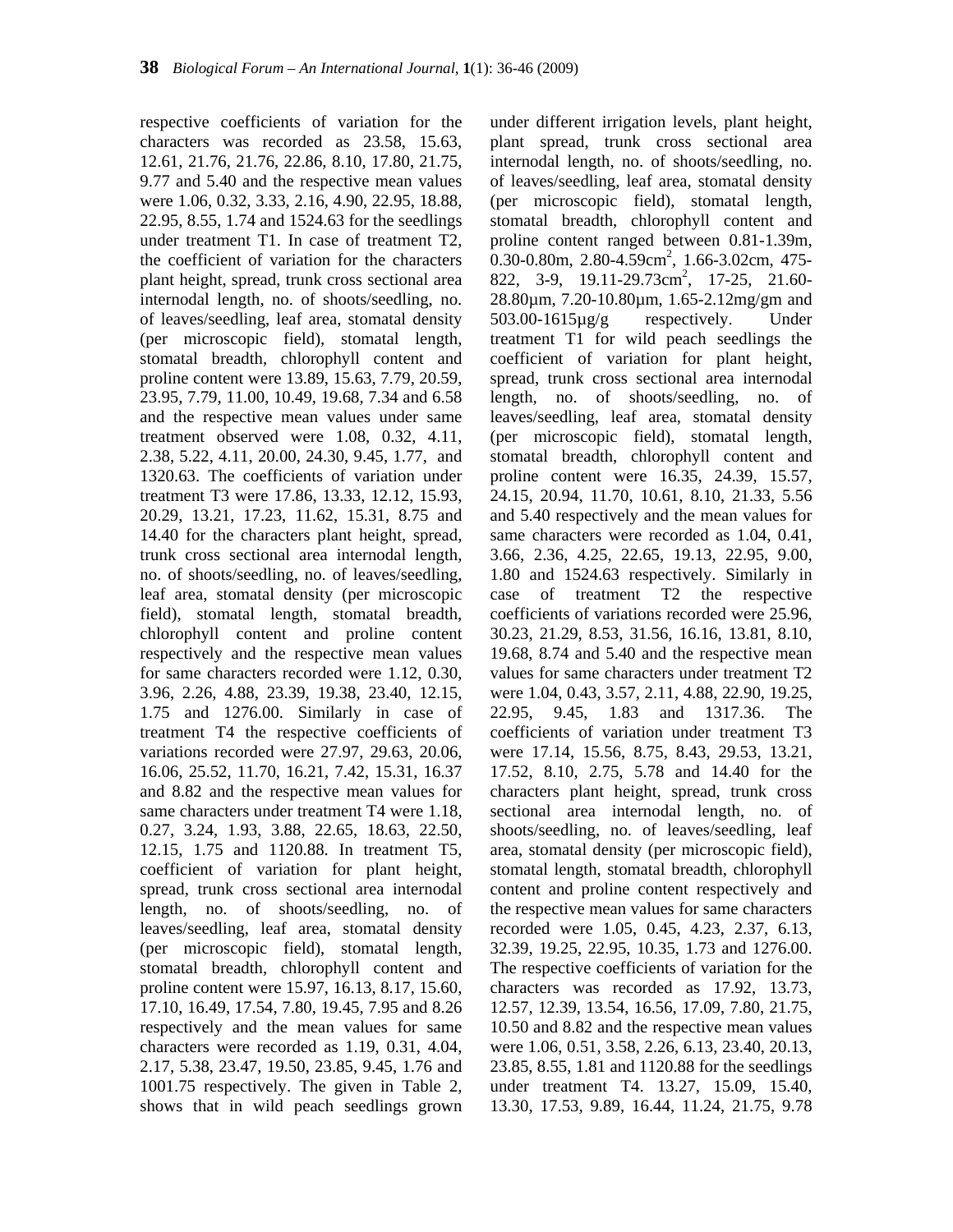and 6.06 were the respective coefficient of variation values recorded for plant height, spread, trunk cross sectional area, internodal length, no. of shoots/seedling, no. of leaves/seedling, leaf area, stomatal density (per microscopic field), stomatal length, stomatal breadth, chlorophyll content and proline content under treatment T5 and the respective mean values for same characters were 1.13, 0.53, 3.83, 2.33, 7.13, 24.46, 20.13, 23.85, 8.55, 1.84 and 991.38. Similarly in case of treatment T6 the respective coefficients of variations recorded were 13.16, 17.24, 8.13, 19.31, 20.94, 16.03, 14.78, 12.12, 21.75, 21.75 and 23.69 and the respective mean values for same characters under treatment T6 were 1.14, 0.58, 4.06, 2.33, 4.25, 25.01, 19.75, 24.75, 8.55, 8.55 and 710.50. The data given in Table 3 shows that the plant height, spread, trunk cross sectional area, internodal length, no. of shoots/seedling, no. of leaves/seedling, leaf area, stomatal density (per microscopic field), stomatal length, stomatal breadth, chlorophyll content and proline content for wild apricot seedlings varied between 0.79-1.47m, 0.42- 0.59m, 1.96-3.66cm<sup>2</sup>, 0.96-1.66cm, 452-845,  $4-9$ ,  $14.48-25.69$ cm<sup>2</sup>,  $11-31$ ,  $18.00-25.20$  $\mu$ m, 9.00-12.60µm, 1.42-2.02mg/gm and 850.00- 2382.00µm/gm respectively. The respective coefficients of variation for the characters was recorded as 5.75, 13.73, 15.00, 11.21, 24.83, 15.69, 34.61, 8.89, 8.02, 10.71 and 3.96 and the respective mean values were 0.87, 0.51, 2.20, 1.07, 5.88, 16.89, 16.50, 20.03, 10.35, 1.68 and 2267.00 for the seedlings under treatment T1. In case of treatment T2, the coefficient of variation for the characters plant height, spread, trunk cross sectional area internodal length, no. of shoots/seedling, no. of leaves/seedling, leaf area, stomatal density (per microscopic field), stomatal length, stomatal breadth, chlorophyll content and proline content were 8.70, 13.79, 13.51, 20.34, 25.29, 16.91, 16.91, 6.54, 10.87, 12.21 and 3.30 and the respective mean values under same treatment observed were 0.92, 0.29, 2.59, 1.18, 6.13, 20.28, 20.63, 20.48, 10.58, 1.72 and 2095.75. The coefficients of variation under treatment T3 were 3.03, 15.00, 12.64, 9.60, 13.42, 18.47, 15.82, 8.07, 10.87, 5.65 and 1.53 for the characters plant height,

spread, trunk cross sectional area internodal length, no. of shoots/seedling, no. of leaves/seedling, leaf area, stomatal density (per microscopic field), stomatal length, stomatal breadth, chlorophyll content and proline content respectively and the respective mean values for same characters recorded were 0.99, 0.32, 2.61, 1.25, 7.75, 20.30, 22.63, 20.70, 10.58, 1.77 and 1810.88. Similarly in case of treatment T4 the respective coefficients of variations recorded were 10.71, 11.11, 21.97, 20.31, 10.21, 16.59, 24.48, 51.11, 14.18, 8.43 and 5.37 and the respective mean values for same characters under treatment T4 were 1.06, 0.51, 3.58, 2.26, 6.13, 23.40, 20.13, 23.85, 8.55, 1.81 and 1120.88. In treatment T5, coefficient of variation for plant height, spread, trunk cross sectional area internodal length, no. of shoots/seedling, no. of leaves/seedling, leaf area, stomatal density (per microscopic field), stomatal length, stomatal breadth, chlorophyll content and proline content were 4.07, 11.36, 14.39, 12.32, 10.21, 14.98, 22.04, 8.15, 10.87, 8.89 and 5.58 respectively and the mean values for same characters were recorded as 1.23, 0.44, 2.71, 1.38, 8.13, 14.98, 22.04, 8.15, 1.80 and 1082.75 respectively. In case of treatment T6, the coefficient of variation for the characters plant height, spread, trunk cross sectional area internodal length, no. of shoots/seedling, no. of leaves/seedling, leaf area, stomatal density (per microscopic field), stomatal length, stomatal breadth, chlorophyll content and proline content were 5.84, 13.73, 5.96, 12.75, 6.24, 19.12, 7.88, 9.28, 16.82, 5.41 and 3.96 and the respective mean values under same treatment observed were 1.37, 0.51, 2.85, 1.49, 8.50, 21.44, 24.88, 20.70, 10.58, 1.85 and 899.13. Unal *et.al.* (1994) recorded 0.62 – 1.25 m plant height, 7.63 – 12.89 cm plant spread and 1-10 shoots per plant in one year old seedlings of nine almond cultivars. In the recent past many researchers (Licznar and Sausa, 2005, Carrera *et. al.* 2005 and Caruso, 2005) have found huge variations in the vigorousness of different fruit rootstocks. Kaundal and Bindra (1987) recorded 12.30- 30.15 stomata per 0.04 mm<sup>2</sup> leaf area,  $17.74 -$ 26.89µm long and 7.70 – 12.72µm wide stomata in 12 prunus rootstocks and cultivars.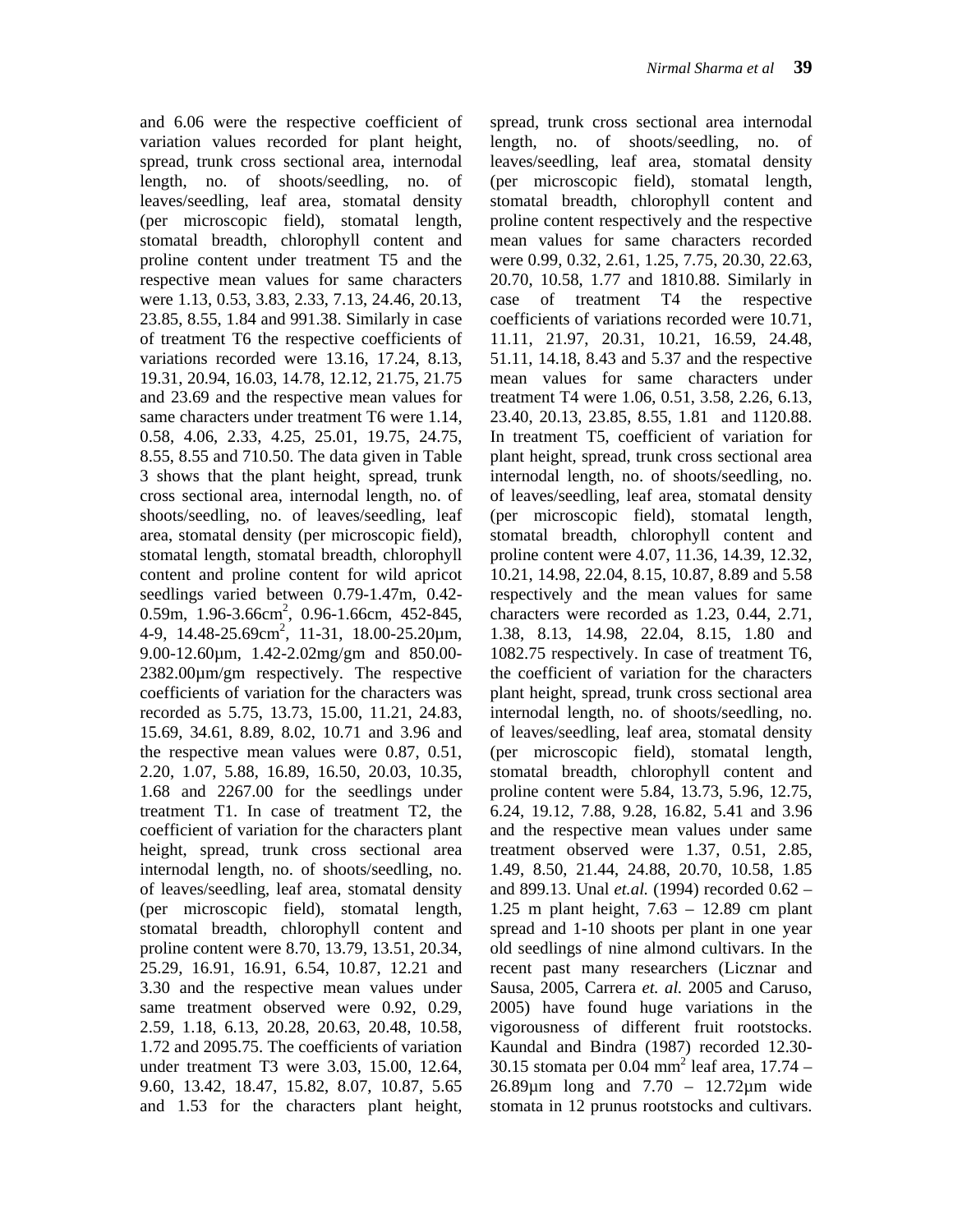Similarly Guirguis and Khalil (1995) observed 14.30–28.32 µm long and 5.67–11.00µm wide stomata/ $cm<sup>2</sup>$  of leaf surface in sweet almond, bitter almond, Nemagaurd peach, Okinawa peach, Flordaguard peach, Florda 9/3 peach, local apricot, and Myrobalan B. Leaf chlorophyll content have also been reported to be affected by various factors in fruit crops and can differ between species and within species and is also affected by the type of rootstock used (Fayeket *et. al.* 2004 and Sotiropoulos, 2008). Mishra (1997) recorded  $2.70 - 3.45$  mg/gm and  $1.86 - 4.74$  mg/gm chlorophyll content before and after harvest respectively in peach cultivar July Elberta under different planting systems. Jha (1996) also recorded  $1.86 - 4.74$  mg/gm chlorophyll content in peach cultivar July Elberta. Higher chlorophyll content has been correlated with vigorousness many times. The differences in the growth behavior of different seedlings under low soil moisture may be due to the fact that some of them can maintain higher stomatal resistance which reduces the transpiration and thus helps in water conservation (Giulivo *et.al.* 1985 and Mannini and Gallina, 1999). Increased chlorophyll content under higher moisture levels may be due to increased uptake by the irrigated plants and it is well known that magnesium is an important constituent of chlorophyll. Another reason for chlorophyll content under irrigated condition might be the greater synthesis and translocation of assimilates and water might check the degradation of chlorophyll in the leaves. Water stress suppresses the photosynthesis by reducing the leaf area, closing of stomata and by checking the activity of the dehydrated chloroplast. Proline accumulation increased markedly with the decrease in soil moisture and is considered as an osmo-protectant compound in plant cells. Under the present investigations the seedlings grown under low moisture levels had lower vigor as compared to those under higher moisture levels, but some seedlings showed promise with respect to growth characters and drought tolerance under low soil moisture. Najafian (2008) also reported increased leaf praline content accumulation in two bitter almond rootstocks under stressed conditions.

On the basis of growth, vigor and proline content seedlings S-12, S26, S-27, S-42, S-45, S-48, S-51, S-52 and S-57 from hybrid peach, seedlings S-15, S-23, S-27, S-28, S-43, S-46, S-47, S-53, S-54, S-56 and S-57 from wild peach and seedlings S-27, S-28, S-44, S-47, S-48, S-51, S-53 and S-55 form wild apricot showed performance better than the average performance under T5.

**Amenability to vegetative propagation:** The hardwood cutting from better performing seedlings, selected from different irrigation levels were treated with 2500 ppm IBA. All the cuttings sprouted but they did not root at all and died by the end of June. Stooling was done by applying 2500 ppm IBA paste in lanoline on the circular cut of the mother stock. Observations for rooting were taken by the end of the season. It is evident from the data shown in Table 4 that percent rooting in the selected seedlings of hybrid peach ranged between 0.00% in S-12, S-45 and S-57 to 66.67% in S-42. Percent rooting in S-26 and S-48 was 33.33% and S-27, S-51 and S-52 had 25.00% rooting. Number of roots ranged from 2 in S-26, S-42 to 4.00 in S-48. Highest average root length was 10.0 cm in S-26, S-42, S-48 and S-51 followed by 7.5 cm in S-27 and S-52. In wild peach seedlings rooting percentage ranged from 0.00% in S-27, S-28, S-54, S-56 and S-57 to 50.00% in S-43 and S-47. S-23 and S-46 had 33.33% rooting and S-15 and S-53 had 25.00% rooting. Number of roots varied between 2 in S-23 and S-46 to S-46 and S-47, whereas in S-15, S-43 and S-53 had average root length of 10.00 cm. Wild apricot had 0.00% rooting in S-27, S-48, S-53 and S-54, 25.00% in S-44 and S-51 and 33.33% in S-47. Number of roots varied between 1 in S-47 to 2 in S-44 and S-51. Maximum average root length of 15.00cm was observed in S-44 followed by 12.5cm in S-47 and 10.00cm in S-51. Yadav (1988) recorded 0.00% rooting in July Elberta and J.H. Hale peaches when treated with IBA @2000 ppm. Rooting performance of the promising seedlings when studied in stooling, showed success. Among the hybrid peach seedlings grown under different irrigation regimes, S-42 had maximum rooting percentage (66.67%)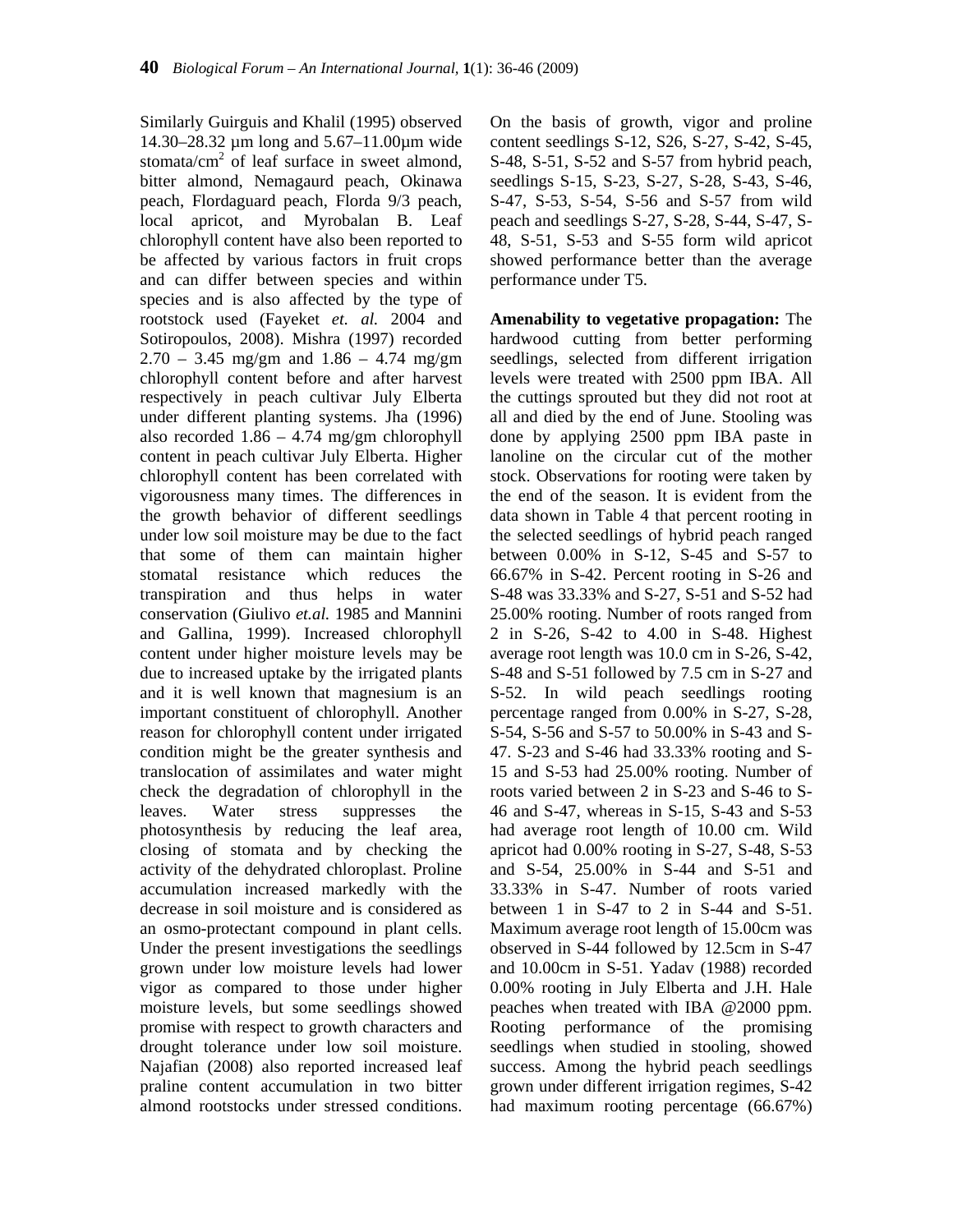but had only two roots per stool which was minimum with average root length of 10.00cm. Other seedlings had less than 40.00% rooting. Among wild peach seedlings grown under different nutrient levels only one seedling S-48 had 60.00% rooting, 8 roots per shoot and 20.00cm average root length. Among wild peach seedlings S-43 and S-47 showed maximum rooting of 50.00%. Seedlings S-47 had 4 roots per stool with 7.5cm average root length and S-43 had 3 roots per stool with 10.00cm average root length. . Dwivedi (1973) recorded 9.00- 46.00% rooting in eight plum rootstocks having 1.40-3.07 roots and 0.80-6.75 cm roots per sucker. Mishra *et.al.* (1980) also observed 20.20-51.00% rooting in Prunus rootstock Behmi. On average the rooting percentage varied from 25.00-33.33% with 2 roots per stool among the seedlings grown under different irrigation levels.

## **CONCLUSIONS**

Hybrid peach seedlings S-21, S-42, S-46, S-47, S-51 and S-52 performed better with respect to vegetative characters and proline content under lower irrigation regimes. Similarly wild peach seedlings S-26, S-27, S-47, S-48, S-55, S-56 and S-57, wild apricot seedlings S-44, S-45, S-46, S-47, S-52 and S-53 were better under low irrigation regimes.

S-42 among hybrid peach seedlings, S-43 and S-47 from wild peach seedlings and S-47 among the wild apricot seedlings were promising with respect to their propensity for vegetative multiplication.

### **REFERENCES**

- Beakbane, A.B. and Majumdar, P.K. 1975. A relationship between stomatal density and growth potential in apple rootstocks. *Journal of Horticultural Sciences,* **50**: 285-290.
- Carrera, M. Espian, M.T. Gomez, A.J. and Alonso, J.M. 2005. Behaviour of the Conference and Doyenne du Comice pear cultivars in a rootstock trial with five OH×F and two quince selections. *ITEA,* **101**(4): 265-270.
- Caruso, T. Barone, E. Marra, F.P. Sottile, F. Mantia, M and la. Parquale, C. de. 2005.

Effect of rootstock on growth, yield and fruit characteristics of cv. *Bianca pistachio* (*Pistacia vera* L.) trees. *Options Mediterraneenues Serie – A Seminaires Mediterraneens,* **63**:117-122.

- Dwivedi, M.P. 1973. Studies on the rooting propensity and bud take in some clonal rootstocks of plum. M.Sc. Thesis.<br>Himachal Pradesh Krishi Vishwa Himachal Pradesh Krishi Vishwa Vidyalaya, College of Agriculture, Solan. 86p.
- Fayek, M. A., El-Zaher, M.H.A., El-Kubaisy, O. and Al-Darwesh, M.H. 2004. Stock scion relationship in olive at the nursery stage. *Annals of Agricultural Sciences – Moshtohor,* **42**(1): 205-224.
- Giulivo, C., Ponchia, G., Gianola, A. and Pitacco, A. 1985. Effect of rootstock on water balance of Golden delicious apple. *Acta Horticulturae,* **171**: 463-467.
- Guirguis, N.S. and Khalil, M.A. 1995. Leaf stomata and stem lenticels as a means of identification of some stone fruit rootstocks. *Acta Horticulturae,* **409**: 229- 233.
- Hiscex, J.D. and Isralistan, J.F. 1979. A method for the extraction of chlorophyll from leaf tissue without maceration. *Canadian Journal of Biology,* **57**: 332-334.
- Jha, A. 1996. Studies on the effect of low and high density planting under different training systems in peach. M. Sc. Thesis. Dr. Y. S. Parmar University of Horticulture and Forestry, Nauni, Solan. 63p.
- Kaundal, G.S. and Bindra, A.S. 1987. Variability studies on stomatal counts and growth potential in peach and almond rootstocks. *Journal of Research, Punjab Agriculture University,* **24**(4): 601-606.
- Licznar, M.M. and Sousa, I. 2005. Evaluation of several apricot cultivars and clones in the lower climatic conditions. Part II: Vigour, health and mortality. *Journal of Fruit and Ornamental Plant Research,* **13**: 49-57.
- Mannini, P. and Gallina, D. 1999. Irrigation methods and volume, soil management and rootstock effects on peach and nectarine orchards. *Irrigation e Drenaggio,* **46**(4): 41-50.
- Mishra, A.K. 1997. Performance of Peach cv. July Elberta under various planting systems of high density plantation. M.Sc. Thesis. Dr.Y.S. Parmar University of Horticulture and Forestry, Nauni, Solan. 86p.
- Mishra, K.A., Sud, G. and Arora, I.K. 1980. Vegetative propagation of indigenous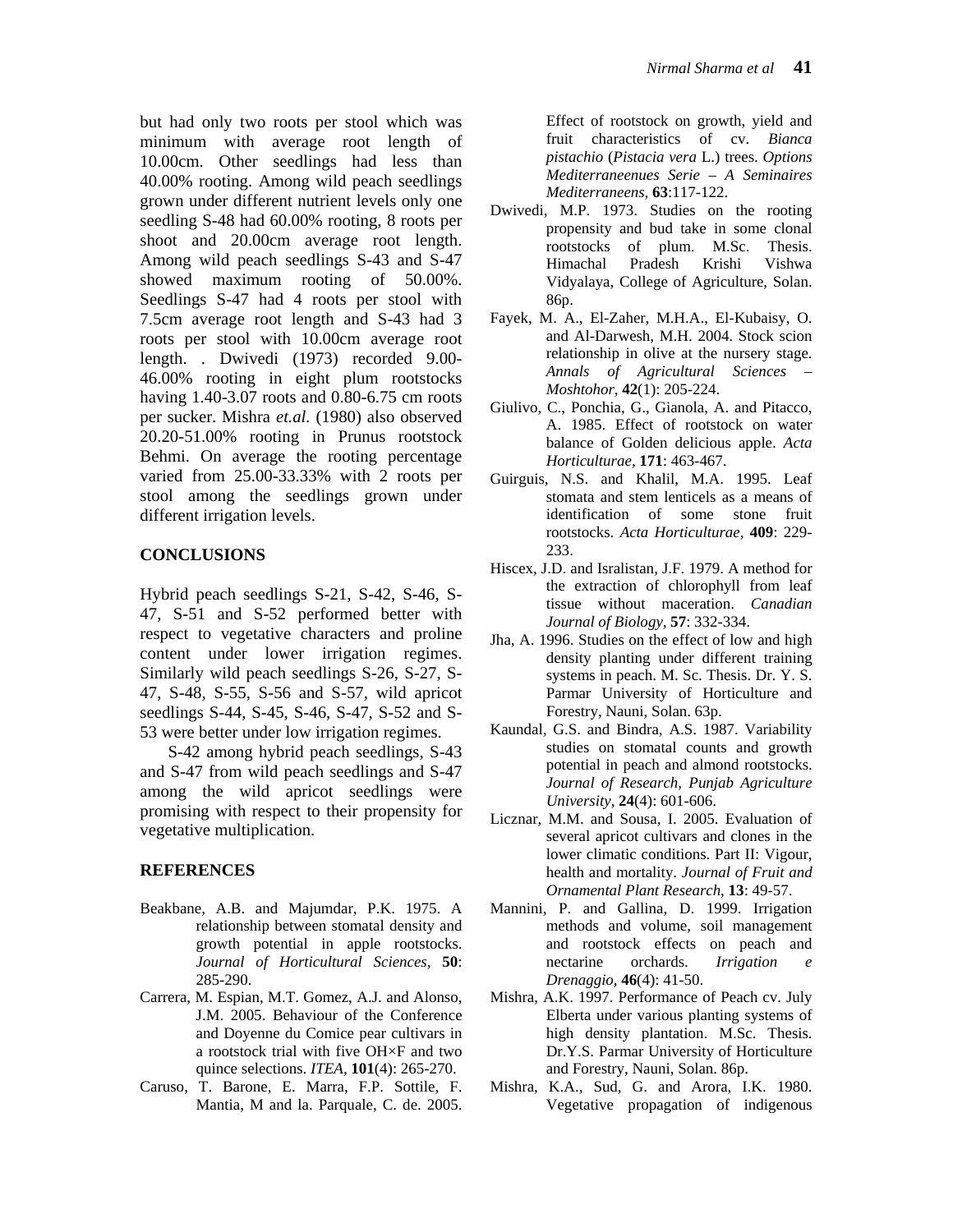peach rootstocks. *Indian Journal of Horticulture,* **41**(1-2): 85-87.

- Najafina, S., Rahemi, M. and Tavallali, V. 2008. Effect of salinity on tolerance of two bitter almond rootstocks. *American Eurasian Journal of Agricultural and Environmental Sciences,* **3**(2): 264-268.
- Sortiropoulos, T.E. 2008. Performance of apple cultivar imperial Double Red Delicious grafted on five rootstocks. *Horticultural Sciences,* **35**(1): 7-11.
- Uma, D. 2000. Evaluation of different amino acids related to abiotic stress. In: Breeding for abiotic stresses in crop plants. Khan A K F, Kumar M and Vanniarajan C. pp 21-22.
- Unal, A., Gulcan, R. and Misirli, A.1994. A study on seedling rootstock properties of some Almond cultigens. *Acta Horticulturae,* **373**: 105-110.
- Yadav, N. 1988. Studies on propagation of peach by cottage. Ph.D. Thesis. Dr. Y. S. Parmar University of Horticulture and Forestry Nauni, Solan.116p.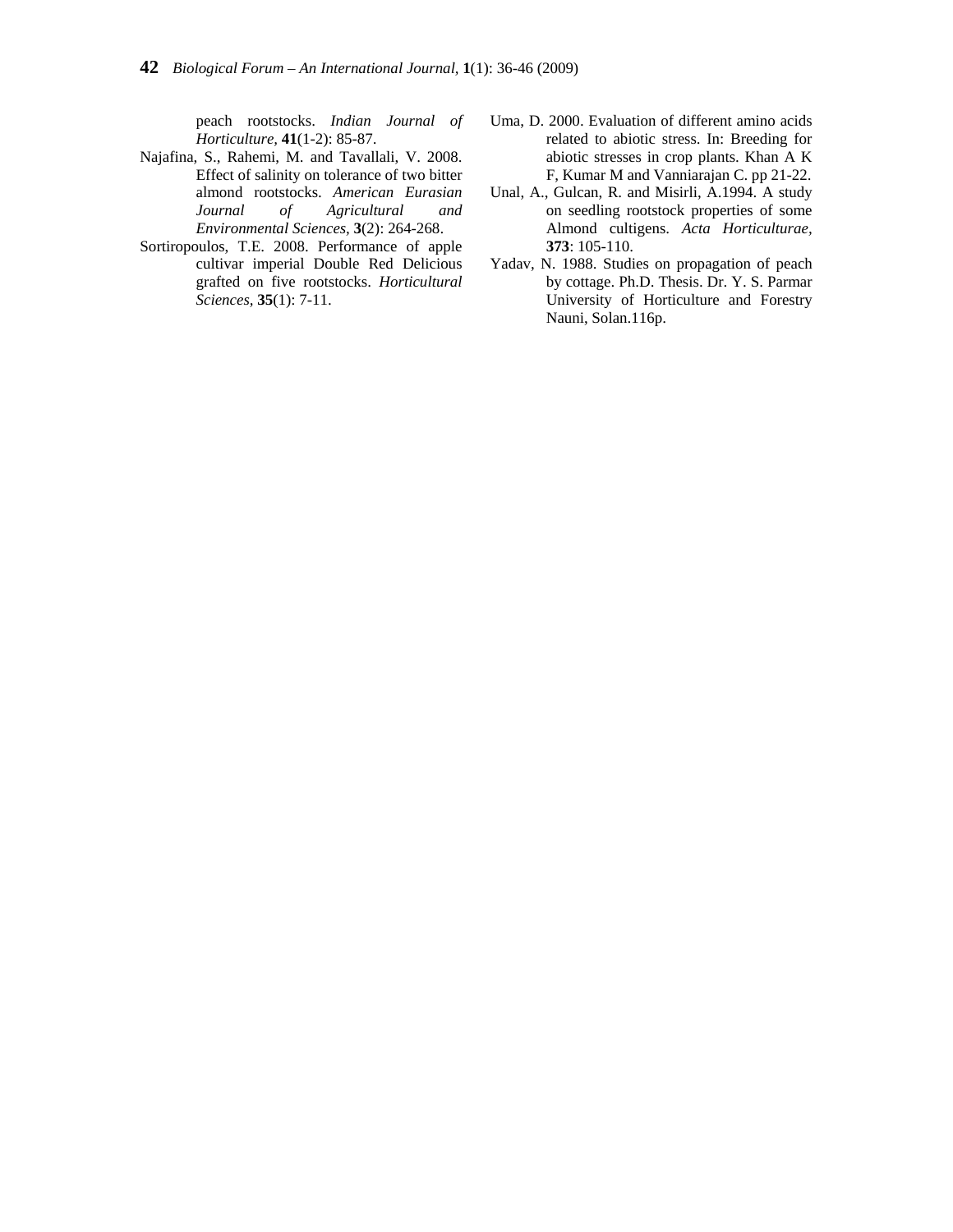| <b>Parameters</b>      |           | <b>Treatment</b> |                |                |                |                |                |  |  |
|------------------------|-----------|------------------|----------------|----------------|----------------|----------------|----------------|--|--|
|                        |           | T1               | T <sub>2</sub> | T <sub>3</sub> | T <sub>4</sub> | T <sub>5</sub> | T <sub>6</sub> |  |  |
| Plant height           | Range     | $0.76 - 1.39$    | $0.81 - 1.35$  | $0.76 - 1.34$  | $0.81 - 1.39$  | $1.01 - 1.51$  | $0.81 - 1.64$  |  |  |
| (m)                    | Mean      | 1.06             | 1.08           | 1.12           | 1.18           | 1.19           | 1.28           |  |  |
|                        | CV        | 23.58            | 13.89          | 17.86          | 27.97          | 15.97          | 20.31          |  |  |
|                        | $\rm SE$  | 0.17             | 0.10           | 0.14           | 0.23           | 0.13           | 0.18           |  |  |
| Plant spread           | Range     | $0.21 - 0.38$    | $0.21 - 0.38$  | $0.25 - 0.35$  | $0.28 - 0.42$  | $0.22 - 0.35$  | $0.29 - 0.40$  |  |  |
| (m)                    | Mean      | 0.32             | 0.32           | 0.30           | 0.27           | 0.31           | 0.36           |  |  |
|                        | <b>CV</b> | 15.63            | 15.63          | 13.33          | 29.63          | 16.13          | 11.11          |  |  |
|                        | <b>SE</b> | 0.03             | 0.03           | 0.03           | 0.06           | 0.03           | 0.03           |  |  |
| Trunk cross            | Range     | 2.80-4.19        | 3.61-4.53      | 3.20-4.54      | 2.49-4.24      | 3.72-4.59      | 3.59-4.68      |  |  |
| sectional area         | Mean      | 3.33             | 4.11           | 3.96           | 3.24           | 4.04           | 4.20           |  |  |
| $\text{(cm}^2\text{)}$ | <b>CV</b> | 12.61            | 7.79           | 12.12          | 20.06          | 8.17           | 9.76           |  |  |
|                        | $\rm SE$  | 0.29             | 0.22           | 0.33           | 0.45           | 0.23           | 0.28           |  |  |
| Internodal             | Range     | 1.64-2.77        | 1.81-3.02      | 1.92-2.97      | 1.34-2.24      | 1.74-2.75      | 2.07-3.02      |  |  |
| length (cm)            | Mean      | 2.16             | 2.38           | 2.26           | 1.93           | 2.17           | 2.46           |  |  |
|                        | CV        | 21.76            | 20.59          | 15.93          | 16.06          | 15.60          | 13.41          |  |  |
|                        | <b>SE</b> | 0.33             | 0.34           | 0.25           | 0.21           | 0.24           | 0.23           |  |  |
| Number of              | Range     | $4 - 6$          | $3 - 7$        | $3-6$          | $3-6$          | $4 - 7$        | $5-9$          |  |  |
| shoots                 | Mean      | 4.90             | 5.22           | 4.88           | 3.88           | 5.38           | 7.13           |  |  |
|                        | <b>CV</b> | 22.86            | 23.95          | 20.29          | 25.52          | 17.10          | 19.53          |  |  |
|                        | $\rm SE$  | 0.78             | 0.87           | 0.69           | 0.69           | 0.64           | 0.87           |  |  |
| Leaf area              | Range     | 17.88-           | 18.80-         | $19.27 -$      | $19.11 -$      | 18.96-         | 18.30-         |  |  |
| $\text{cm}^2$ )        | Mean      | 25.20            | 25.56          | 28.55          | 26.12          | 29.73          | 29.55          |  |  |
|                        | <b>CV</b> | 22.95            | 4.11           | 23.39          | 22.65          | 23.47          | 25.00          |  |  |
|                        | <b>SE</b> | 8.10             | 7.79           | 13.21          | 11.70          | 16.49          | 16.04          |  |  |
|                        |           | 1.29             | 0.22           | 2.14           | 1.84           | 2.68           | 2.78           |  |  |
| Stomatal               | Range     | 15.00-           | 17.00-         | 14.00-         | 14.00-         | 15.00-         | 18.00-         |  |  |
| density                | Mean      | 25.00            | 24.00          | 25.00          | 23.00          | 24.00          | 23.00          |  |  |
|                        | <b>CV</b> | 18.88            | 20.00          | 19.38          | 18.63          | 19.50          | 20.75          |  |  |
|                        | SE        | 17.80            | 11.00          | 17.23          | 16.21          | 17.54          | 9.54           |  |  |
|                        |           | 2.33             | 1.52           | 2.31           | 2.09           | 2.37           | 1.37           |  |  |
| Stomatal               | Range     | 21.60-           | 21.60-         | 21.60-         | $21.60 -$      | 21.60-         | 21.60-         |  |  |
| length $(\mu m)$       | Mean      | 25.20            | 28.80          | 28.80          | 25.20          | 25.20          | 28.80          |  |  |
|                        | <b>CV</b> | 22.95            | 24.30          | 23.40          | 22.50          | 23.85          | 25.20          |  |  |
|                        | SE        | 8.10             | 10.49          | 11.62          | 7.42           | 7.80           | 10.79          |  |  |
|                        |           | 1.29             | 1.77           | 1.88           | 1.16           | 1.29           | 1.88           |  |  |
| Stomatal               | Range     | 7.20-10.80       | 7.20-10.80     | $7.20 -$       | $7.20 -$       | 7.20-10.80     | $7.20 -$       |  |  |
| breadth $(\mu m)$      | Mean      | 8.55             | 9.45           | 14.40          | 14.40          | 9.45           | 10.80          |  |  |
|                        | CV        | 21.75            | 19.68          | 12.15          | 12.15          | 19.45          | 9.90           |  |  |
|                        | <b>SE</b> | 1.29             | 1.29           | 15.31          | 15.31          | 1.29           | 16.87          |  |  |
|                        |           |                  |                | 1.29           | 1.29           |                | 1.88           |  |  |
| Chlorophyll            | Range     | 1.50-2.00        | 1.56-1.98      | $1.52 - 1.95$  | 1.54-1.98      | 1.51-1.92      | 1.65-1.92      |  |  |
| content $(mg/g)$       | Mean      | 1.74             | 1.77           | 1.75           | 1.75           | 1.76           | 1.79           |  |  |
|                        | <b>CV</b> | 9.77             | 7.34           | 8.75           | 16.37          | 7.95           | 5.03           |  |  |
|                        | $\rm SE$  | 0.12             | 1.09           | 0.10           | 0.10           | 0.10           | 0.06           |  |  |
| Proline                | Range     | 1407-1615        | 1189-1421      | 1007-          | 948-1260       | 899-1155       | 503-936        |  |  |
| content                | Mean      | 1524.63          | 1320.63        | 1575           | 1120.88        | 1001.75        | 716.59         |  |  |
| $(\mu g/gm)$           | CV        | 5.40             | 6.58           | 1276.00        | 8.82           | 8.26           | 23.69          |  |  |
|                        | $\rm SE$  | 57.03            | 60.23          | 14.40          | 68.47          | 57.31          | 168.34         |  |  |
|                        |           |                  |                | 127.29         |                |                |                |  |  |

Table 1. Variation in growth parameters and proline content of hybrid peach seedlings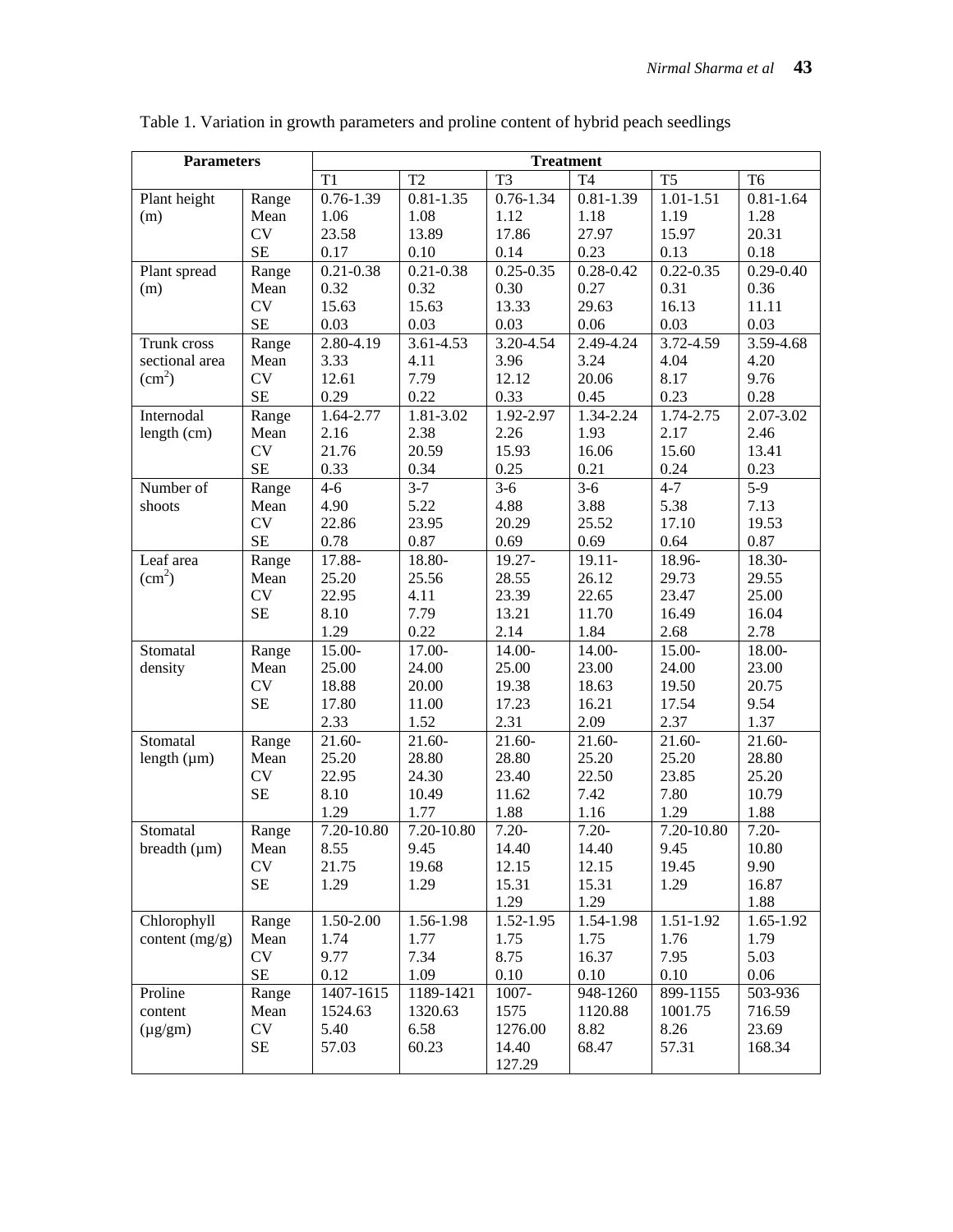| <b>Parameters</b>  |           | <b>Treatment</b> |               |                |                |                |                |  |  |
|--------------------|-----------|------------------|---------------|----------------|----------------|----------------|----------------|--|--|
|                    |           | T <sub>1</sub>   | T2            | T <sub>3</sub> | T <sub>4</sub> | T <sub>5</sub> | T <sub>6</sub> |  |  |
| Plant height       | Range     | $0.81 - 1.26$    | $0.55 - 1.31$ | $0.73 - 1.31$  | $0.88 - 1.39$  | $0.96 - 1.34$  | $0.91 - 1.34$  |  |  |
| (m)                | Mean      | 1.04             | 1.04          | 1.05           | 1.06           | 1.13           | 1.14           |  |  |
|                    | <b>CV</b> | 16.35            | 25.96         | 17.14          | 17.92          | 13.27          | 13.16          |  |  |
|                    | $\rm SE$  | 0.12             | 0.19          | 0.12           | 0.13           | 0.10           | 0.10           |  |  |
| Plant spread       | Range     | $0.30 - 0.61$    | $0.29 - 0.61$ | $0.35 - 0.57$  | $0.42 - 0.60$  | $0.43 - 0.65$  | $0.45 - 0.80$  |  |  |
| (m)                | Mean      | 0.41             | 0.43          | 0.45           | 0.51           | 0.53           | 0.58           |  |  |
|                    | <b>CV</b> | 24.39            | 30.23         | 15.56          | 13.73          | 15.09          | 17.24          |  |  |
|                    | $\rm SE$  | 0.07             | 0.09          | 0.05           | 0.05           | 0.06           | 0.07           |  |  |
| Trunk cross        | Range     | 2.80-4.54        | 2.72-4.59     | 3.61-4.68      | 3.07-4.34      | 2.87-4.59      | 3.59-4.46      |  |  |
| sectional area     | Mean      | 3.66             | 3.57          | 4.23           | 3.58           | 3.83           | 4.06           |  |  |
| (cm <sup>2</sup> ) | <b>CV</b> | 15.57            | 21.29         | 8.75           | 12.57          | 15.40          | 8.13           |  |  |
|                    | $\rm SE$  | 0.39             | 0.53          | 0.26           | 0.31           | 0.41           | 0.23           |  |  |
| Internodal         | Range     | 1.66-3.15        | 1.81-2.34     | 2.04-2.65      | 1.81-2.67      | 1.76-2.82      | 1.74-3.02      |  |  |
| length (cm)        | Mean      | 2.36             | 2.11          | 2.37           | 2.26           | 2.33           | 2.33           |  |  |
|                    | <b>CV</b> | 24.15            | 8.53          | 8.43           | 12.39          | 13.30          | 19.31          |  |  |
|                    | $\rm SE$  | 0.39             | 0.12          | 0.14           | 0.19           | 0.21           | 0.31           |  |  |
| Number of          | Range     | $3 - 5$          | $3-6$         | $3-9$          | $5 - 7$        | $5-9$          | $3 - 5$        |  |  |
| shoots             | Mean      | 4.25             | 4.88          | 6.13           | 6.13           | 7.13           | 4.25           |  |  |
|                    | <b>CV</b> | 20.94            | 31.56         | 29.53          | 13.54          | 17.53          | 20.94          |  |  |
|                    | $\rm SE$  | 0.62             | 1.07          | 1.25           | 0.57           | 0.87           | 0.62           |  |  |
| Leaf area          | Range     | $19.11 -$        | 18.80-        | 19.27-         | 18.96-         | $20.51 -$      | 18.30-         |  |  |
| (cm <sup>2</sup> ) | Mean      | 26.12            | 25.50         | 28.55          | 29.73          | 26.79          | 29.55          |  |  |
|                    | CV        | 22.65            | 22.90         | 32.39          | 23.40          | 24.46          | 25.01          |  |  |
|                    | <b>SE</b> | 11.70            | 16.16         | 13.21          | 16.56          | 9.89           | 16.03          |  |  |
|                    |           | 1.84             | 2.56          | 2.14           | 2.68           | 1.68           | 2.78           |  |  |
| Stomatal           | Range     | 17-22            | $15 - 23$     | $15-23$        | $14 - 25$      | $15 - 25$      | $15 - 25$      |  |  |
| density            | Mean      | 19.13            | 19.25         | 19.25          | 20.13          | 20.13          | 19.75          |  |  |
|                    | <b>CV</b> | 10.61            | 13.81         | 17.52          | 17.09          | 16.44          | 14.78          |  |  |
|                    | $\rm SE$  | 1.41             | 1.84          | 2.33           | 2.38           | 2.29           | 2.02           |  |  |
| Stomatal           | Range     | 21.60-           | 21.60-        | 21.60-         | 21.60-         | 21.60-         | 21.60-         |  |  |
| length $(\mu m)$   | Mean      | 25.20            | 25.20         | 25.20          | 25.20          | 28.80          | 28.50          |  |  |
|                    | CV        | 22.95            | 22.95         | 22.95          | 23.85          | 23.85          | 24.75          |  |  |
|                    | <b>SE</b> | 8.10             | 8.10          | 8.10           | 7.80           | 11.24          | 12.12          |  |  |
|                    |           | 1.29             | 1.29          | 1.29           | 1.29           | 1.86           | 2.08           |  |  |
| Stomatal           | Range     | 7.20-10.80       | 7.20-10.80    | $7.20 -$       | $7.20 -$       | 7.20-10.80     | $7.20 -$       |  |  |
| breadth $(\mu m)$  | Mean      | 9.00             | 9.45          | 14.40          | 10.80          | 8.55           | 10.80          |  |  |
|                    | CV        | 21.33            | 19.68         | 10.35          | 8.55           | 21.75          | 8.55           |  |  |
|                    | <b>SE</b> | 1.33             | 1.29          | 2.75           | 21.75          | 1.29           | 21.75          |  |  |
|                    |           |                  |               | 2.08           | 1.29           |                | 1.29           |  |  |
| Chlorophyll        | Range     | 1.65-1.96        | 1.64-2.06     | 1.58-1.92      | 1.58-2.12      | 1.60-2.12      | 1.52-2.08      |  |  |
| content $(mg/g)$   | Mean      | 1.80             | 1.83          | 1.73           | 1.81           | 1.84           | 8.55           |  |  |
|                    | <b>CV</b> | 5.56             | 8.74          | 5.78           | 10.50          | 9.78           | 21.75          |  |  |
|                    | $\rm SE$  | 0.07             | 0.11          | 0.07           | 0.13           | 0.12           | 1.29           |  |  |
| Proline            | Range     | 1407-1615        | 1189-1400     | 1007-          | 948-1260       | 900-1045       | 503-936        |  |  |
| content            | Mean      | 1524.63          | 1317.36       | 1575           | 1120.88        | 991.38         | 710.50         |  |  |
| $(\mu g/gm)$       | <b>CV</b> | 5.40             | 5.40          | 1276           | 8.82           | 6.06           | 23.69          |  |  |
|                    | SE        | 57.05            | 57.03         | 14.40          | 68.47          | 41.60          | 116.59         |  |  |
|                    |           |                  |               | 127.29         |                |                |                |  |  |

Table 2. Variation in growth parameters and proline content of wild peach seedlings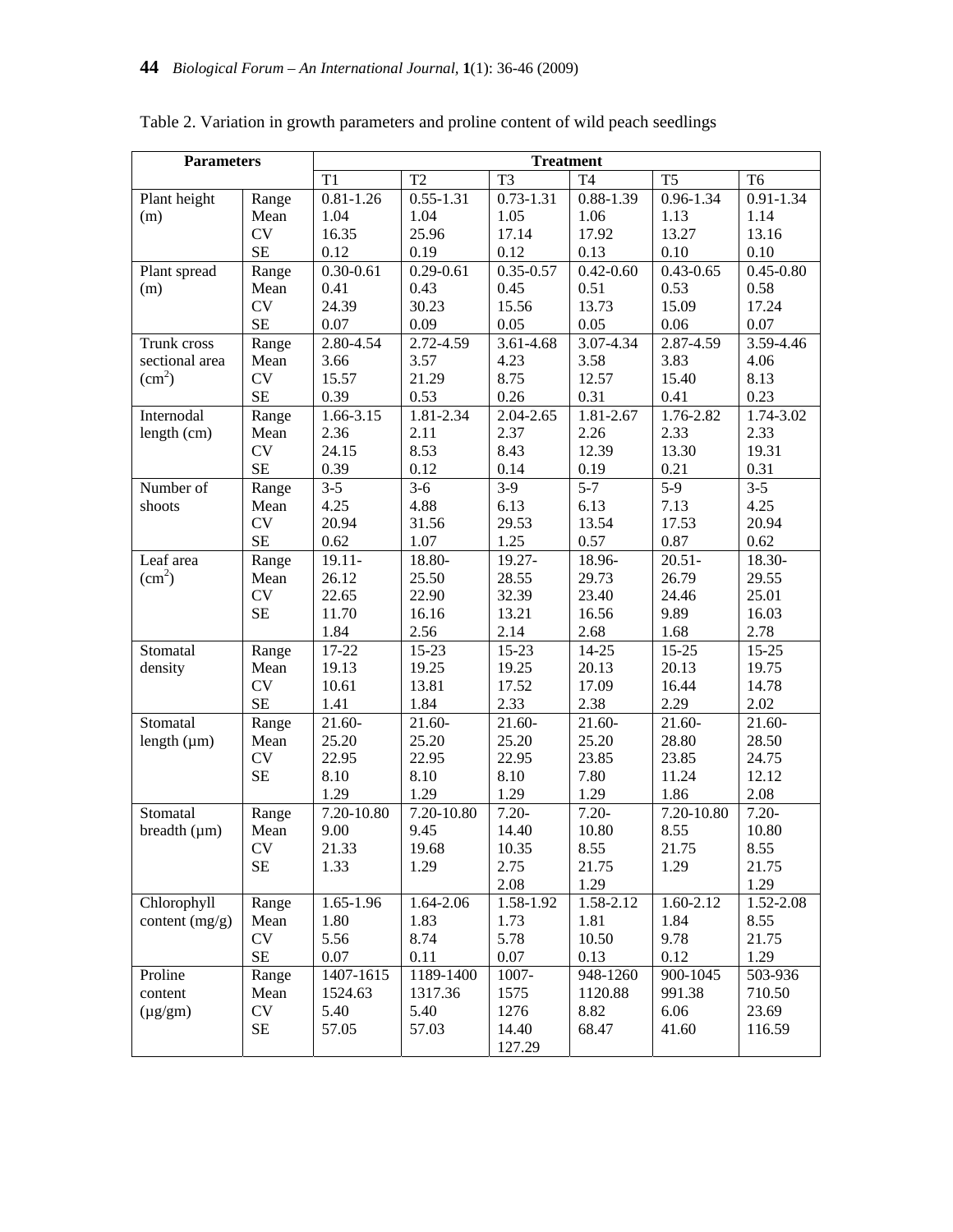| T <sub>2</sub><br>T <sub>3</sub><br><b>T4</b><br>T <sub>5</sub><br>T <sub>1</sub><br>T <sub>6</sub><br>0.79-0.94<br>1.16-1.32<br>Plant height<br>$0.80 - 1.04$<br>$0.96 - 1.03$<br>$1.00 - 1.35$<br>1.22-1.47<br>Range<br>0.87<br>0.92<br>1.12<br>1.37<br>0.99<br>1.23<br>(m)<br>Mean<br><b>CV</b><br>5.75<br>8.70<br>3.03<br>4.07<br>5.84<br>10.71<br><b>SE</b><br>0.03<br>0.06<br>0.02<br>0.08<br>0.08<br>0.03<br>$0.31 - 0.42$<br>$0.42 - 0.59$<br>$0.42 - 0.59$<br>$0.25 - 0.35$<br>$0.28 - 0.36$<br>0.38-0.52<br>Plant spread<br>Range<br>0.29<br>0.32<br>0.51<br>0.36<br>0.44<br>0.51<br>(m)<br>Mean<br><b>CV</b><br>13.79<br>13.73<br>15.00<br>11.11<br>11.36<br>13.73<br>SE<br>0.05<br>0.03<br>0.02<br>0.03<br>0.03<br>0.05<br>Trunk cross<br>2.09-2.99<br>2.14-3.06<br>1.99-3.66<br>2.14-3.14<br>2.65-3.08<br>1.96-2.99<br>Range<br>sectional area<br>2.20<br>2.59<br>2,61<br>2.64<br>2.71<br>2.85<br>Mean<br>$\text{(cm}^2\text{)}$<br><b>CV</b><br>15.00<br>13.51<br>12.64<br>21.97<br>14.39<br>5.96<br><b>SE</b><br>0.23<br>0.24<br>0.23<br>0.40<br>0.27<br>0.12<br>Internodal<br>$0.96 - 1.31$<br>$0.88 - 1.54$<br>1.08-1.39<br>0.98-1.56<br>1.06-1.59<br>1.06-1.66<br>Range<br>length (cm)<br>1.07<br>1.18<br>1.25<br>1.28<br>1.38<br>1.49<br>Mean<br>CV<br>12.32<br>11.21<br>20.34<br>9.60<br>20.31<br>12.75<br><b>SE</b><br>0.82<br>0.08<br>0.08<br>0.18<br>0.12<br>0.14<br>Number of<br>$4 - 8$<br>8.00-9.00<br>5.00-9.00<br>$6.00 - 9.00$<br>7.00-9.00<br>7.00-9.00<br>Range<br>5.88<br>6.13<br>7.75<br>8.13<br>8.13<br>8.50<br>shoots<br>Mean<br><b>CV</b><br>25.29<br>13.42<br>10.21<br>10.21<br>6.24<br>24.83<br><b>SE</b><br>1.07<br>0.72<br>0.57<br>0.37<br>1.01<br>0.57<br>Leaf area<br>14.48-<br>14.69-<br>15.22-<br>15.33-<br>16.08-<br>14.04-<br>Range<br>(cm <sup>2</sup> )<br>25.70<br>22.92<br>24.40<br>24.30<br>25.05<br>25.69<br>Mean<br><b>CV</b><br>16.89<br>20.28<br>20.30<br>20.92<br>21.30<br>21.44<br><b>SE</b><br>15.69<br>16.91<br>18.47<br>16.59<br>14.98<br>19.12<br>1.84<br>2.38<br>2.60<br>2.40<br>2.21<br>2.84<br>$11-26$<br>13-30<br>Stomatal<br>13.00-<br>16.00-<br>15.00-<br>$21 - 28$<br>Range<br>16.50<br>density<br>Mean<br>25.00<br>25.00<br>23.00<br>31.00<br>24.88<br><b>CV</b><br>7.88<br>34.61<br>20.63<br>22.63<br>24.48<br>24.50<br><b>SE</b><br>3.95<br>16.91<br>15.82<br>3.90<br>22.04<br>1.36<br>2.38<br>2.48<br>3.74<br>Stomatal<br>18.00-<br>18.00-<br>18.00-<br>18.00-<br>19.80-<br>18.00-<br>Range<br>Mean<br>23.40<br>21.60<br>23.40<br>23.40<br>25.20<br>23.40<br>length $(\mu m)$<br><b>CV</b><br>20.70<br>20.70<br>20.03<br>20.48<br>21.83<br>20.70<br><b>SE</b><br>8.89<br>6.54<br>51.11<br>8.07<br>8.15<br>9.28<br>1.23<br>0.93<br>7.33<br>1.16<br>1.23<br>1.33<br>9.00-10.80<br>9.00-12.60<br>$9.00 -$<br>9.00-12.60<br>$9.00 -$<br>$9.00 -$<br>Stomatal<br>Range<br>10.35<br>10.58<br>12.60<br>12.60<br>10.58<br>12.60<br>breadth $(\mu m)$<br>Mean<br><b>CV</b><br>8.02<br>10.87<br>10.58<br>10.58<br>10.87<br>10.58<br><b>SE</b><br>0.57<br>0.80<br>10.87<br>0.80<br>16.82<br>14.18<br>$0.80\,$<br>1.04<br>1.23<br>Chlorophyll<br>1.45-2.00<br>1.60-1.91<br>1.58-2.01<br>1.58-2.02<br>1.75-1.04<br>Range<br>1.42-1.92<br>content $(mg/g)$<br>1.68<br>1.72<br>1.77<br>1.78<br>1.80<br>1.85<br>Mean<br><b>CV</b><br>8.43<br>10.71<br>12.21<br>5.65<br>8.89<br>5.41<br>$\rm SE$<br>0.12<br>0.15<br>0.76<br>0.10<br>0.11<br>0.07 | <b>Parameters</b> |  | <b>Treatment</b> |           |       |       |          |         |  |  |
|---------------------------------------------------------------------------------------------------------------------------------------------------------------------------------------------------------------------------------------------------------------------------------------------------------------------------------------------------------------------------------------------------------------------------------------------------------------------------------------------------------------------------------------------------------------------------------------------------------------------------------------------------------------------------------------------------------------------------------------------------------------------------------------------------------------------------------------------------------------------------------------------------------------------------------------------------------------------------------------------------------------------------------------------------------------------------------------------------------------------------------------------------------------------------------------------------------------------------------------------------------------------------------------------------------------------------------------------------------------------------------------------------------------------------------------------------------------------------------------------------------------------------------------------------------------------------------------------------------------------------------------------------------------------------------------------------------------------------------------------------------------------------------------------------------------------------------------------------------------------------------------------------------------------------------------------------------------------------------------------------------------------------------------------------------------------------------------------------------------------------------------------------------------------------------------------------------------------------------------------------------------------------------------------------------------------------------------------------------------------------------------------------------------------------------------------------------------------------------------------------------------------------------------------------------------------------------------------------------------------------------------------------------------------------------------------------------------------------------------------------------------------------------------------------------------------------------------------------------------------------------------------------------------------------------------------------------------------------------------------------------------------------------------------------------------------------------------------------------------------------------------------------------------------------------------------------------------------------------------------------------------------------------------------------------------------------------------------------------------------------------------------------------|-------------------|--|------------------|-----------|-------|-------|----------|---------|--|--|
|                                                                                                                                                                                                                                                                                                                                                                                                                                                                                                                                                                                                                                                                                                                                                                                                                                                                                                                                                                                                                                                                                                                                                                                                                                                                                                                                                                                                                                                                                                                                                                                                                                                                                                                                                                                                                                                                                                                                                                                                                                                                                                                                                                                                                                                                                                                                                                                                                                                                                                                                                                                                                                                                                                                                                                                                                                                                                                                                                                                                                                                                                                                                                                                                                                                                                                                                                                                                         |                   |  |                  |           |       |       |          |         |  |  |
|                                                                                                                                                                                                                                                                                                                                                                                                                                                                                                                                                                                                                                                                                                                                                                                                                                                                                                                                                                                                                                                                                                                                                                                                                                                                                                                                                                                                                                                                                                                                                                                                                                                                                                                                                                                                                                                                                                                                                                                                                                                                                                                                                                                                                                                                                                                                                                                                                                                                                                                                                                                                                                                                                                                                                                                                                                                                                                                                                                                                                                                                                                                                                                                                                                                                                                                                                                                                         |                   |  |                  |           |       |       |          |         |  |  |
|                                                                                                                                                                                                                                                                                                                                                                                                                                                                                                                                                                                                                                                                                                                                                                                                                                                                                                                                                                                                                                                                                                                                                                                                                                                                                                                                                                                                                                                                                                                                                                                                                                                                                                                                                                                                                                                                                                                                                                                                                                                                                                                                                                                                                                                                                                                                                                                                                                                                                                                                                                                                                                                                                                                                                                                                                                                                                                                                                                                                                                                                                                                                                                                                                                                                                                                                                                                                         |                   |  |                  |           |       |       |          |         |  |  |
|                                                                                                                                                                                                                                                                                                                                                                                                                                                                                                                                                                                                                                                                                                                                                                                                                                                                                                                                                                                                                                                                                                                                                                                                                                                                                                                                                                                                                                                                                                                                                                                                                                                                                                                                                                                                                                                                                                                                                                                                                                                                                                                                                                                                                                                                                                                                                                                                                                                                                                                                                                                                                                                                                                                                                                                                                                                                                                                                                                                                                                                                                                                                                                                                                                                                                                                                                                                                         |                   |  |                  |           |       |       |          |         |  |  |
|                                                                                                                                                                                                                                                                                                                                                                                                                                                                                                                                                                                                                                                                                                                                                                                                                                                                                                                                                                                                                                                                                                                                                                                                                                                                                                                                                                                                                                                                                                                                                                                                                                                                                                                                                                                                                                                                                                                                                                                                                                                                                                                                                                                                                                                                                                                                                                                                                                                                                                                                                                                                                                                                                                                                                                                                                                                                                                                                                                                                                                                                                                                                                                                                                                                                                                                                                                                                         |                   |  |                  |           |       |       |          |         |  |  |
|                                                                                                                                                                                                                                                                                                                                                                                                                                                                                                                                                                                                                                                                                                                                                                                                                                                                                                                                                                                                                                                                                                                                                                                                                                                                                                                                                                                                                                                                                                                                                                                                                                                                                                                                                                                                                                                                                                                                                                                                                                                                                                                                                                                                                                                                                                                                                                                                                                                                                                                                                                                                                                                                                                                                                                                                                                                                                                                                                                                                                                                                                                                                                                                                                                                                                                                                                                                                         |                   |  |                  |           |       |       |          |         |  |  |
|                                                                                                                                                                                                                                                                                                                                                                                                                                                                                                                                                                                                                                                                                                                                                                                                                                                                                                                                                                                                                                                                                                                                                                                                                                                                                                                                                                                                                                                                                                                                                                                                                                                                                                                                                                                                                                                                                                                                                                                                                                                                                                                                                                                                                                                                                                                                                                                                                                                                                                                                                                                                                                                                                                                                                                                                                                                                                                                                                                                                                                                                                                                                                                                                                                                                                                                                                                                                         |                   |  |                  |           |       |       |          |         |  |  |
|                                                                                                                                                                                                                                                                                                                                                                                                                                                                                                                                                                                                                                                                                                                                                                                                                                                                                                                                                                                                                                                                                                                                                                                                                                                                                                                                                                                                                                                                                                                                                                                                                                                                                                                                                                                                                                                                                                                                                                                                                                                                                                                                                                                                                                                                                                                                                                                                                                                                                                                                                                                                                                                                                                                                                                                                                                                                                                                                                                                                                                                                                                                                                                                                                                                                                                                                                                                                         |                   |  |                  |           |       |       |          |         |  |  |
|                                                                                                                                                                                                                                                                                                                                                                                                                                                                                                                                                                                                                                                                                                                                                                                                                                                                                                                                                                                                                                                                                                                                                                                                                                                                                                                                                                                                                                                                                                                                                                                                                                                                                                                                                                                                                                                                                                                                                                                                                                                                                                                                                                                                                                                                                                                                                                                                                                                                                                                                                                                                                                                                                                                                                                                                                                                                                                                                                                                                                                                                                                                                                                                                                                                                                                                                                                                                         |                   |  |                  |           |       |       |          |         |  |  |
|                                                                                                                                                                                                                                                                                                                                                                                                                                                                                                                                                                                                                                                                                                                                                                                                                                                                                                                                                                                                                                                                                                                                                                                                                                                                                                                                                                                                                                                                                                                                                                                                                                                                                                                                                                                                                                                                                                                                                                                                                                                                                                                                                                                                                                                                                                                                                                                                                                                                                                                                                                                                                                                                                                                                                                                                                                                                                                                                                                                                                                                                                                                                                                                                                                                                                                                                                                                                         |                   |  |                  |           |       |       |          |         |  |  |
|                                                                                                                                                                                                                                                                                                                                                                                                                                                                                                                                                                                                                                                                                                                                                                                                                                                                                                                                                                                                                                                                                                                                                                                                                                                                                                                                                                                                                                                                                                                                                                                                                                                                                                                                                                                                                                                                                                                                                                                                                                                                                                                                                                                                                                                                                                                                                                                                                                                                                                                                                                                                                                                                                                                                                                                                                                                                                                                                                                                                                                                                                                                                                                                                                                                                                                                                                                                                         |                   |  |                  |           |       |       |          |         |  |  |
|                                                                                                                                                                                                                                                                                                                                                                                                                                                                                                                                                                                                                                                                                                                                                                                                                                                                                                                                                                                                                                                                                                                                                                                                                                                                                                                                                                                                                                                                                                                                                                                                                                                                                                                                                                                                                                                                                                                                                                                                                                                                                                                                                                                                                                                                                                                                                                                                                                                                                                                                                                                                                                                                                                                                                                                                                                                                                                                                                                                                                                                                                                                                                                                                                                                                                                                                                                                                         |                   |  |                  |           |       |       |          |         |  |  |
|                                                                                                                                                                                                                                                                                                                                                                                                                                                                                                                                                                                                                                                                                                                                                                                                                                                                                                                                                                                                                                                                                                                                                                                                                                                                                                                                                                                                                                                                                                                                                                                                                                                                                                                                                                                                                                                                                                                                                                                                                                                                                                                                                                                                                                                                                                                                                                                                                                                                                                                                                                                                                                                                                                                                                                                                                                                                                                                                                                                                                                                                                                                                                                                                                                                                                                                                                                                                         |                   |  |                  |           |       |       |          |         |  |  |
|                                                                                                                                                                                                                                                                                                                                                                                                                                                                                                                                                                                                                                                                                                                                                                                                                                                                                                                                                                                                                                                                                                                                                                                                                                                                                                                                                                                                                                                                                                                                                                                                                                                                                                                                                                                                                                                                                                                                                                                                                                                                                                                                                                                                                                                                                                                                                                                                                                                                                                                                                                                                                                                                                                                                                                                                                                                                                                                                                                                                                                                                                                                                                                                                                                                                                                                                                                                                         |                   |  |                  |           |       |       |          |         |  |  |
|                                                                                                                                                                                                                                                                                                                                                                                                                                                                                                                                                                                                                                                                                                                                                                                                                                                                                                                                                                                                                                                                                                                                                                                                                                                                                                                                                                                                                                                                                                                                                                                                                                                                                                                                                                                                                                                                                                                                                                                                                                                                                                                                                                                                                                                                                                                                                                                                                                                                                                                                                                                                                                                                                                                                                                                                                                                                                                                                                                                                                                                                                                                                                                                                                                                                                                                                                                                                         |                   |  |                  |           |       |       |          |         |  |  |
|                                                                                                                                                                                                                                                                                                                                                                                                                                                                                                                                                                                                                                                                                                                                                                                                                                                                                                                                                                                                                                                                                                                                                                                                                                                                                                                                                                                                                                                                                                                                                                                                                                                                                                                                                                                                                                                                                                                                                                                                                                                                                                                                                                                                                                                                                                                                                                                                                                                                                                                                                                                                                                                                                                                                                                                                                                                                                                                                                                                                                                                                                                                                                                                                                                                                                                                                                                                                         |                   |  |                  |           |       |       |          |         |  |  |
|                                                                                                                                                                                                                                                                                                                                                                                                                                                                                                                                                                                                                                                                                                                                                                                                                                                                                                                                                                                                                                                                                                                                                                                                                                                                                                                                                                                                                                                                                                                                                                                                                                                                                                                                                                                                                                                                                                                                                                                                                                                                                                                                                                                                                                                                                                                                                                                                                                                                                                                                                                                                                                                                                                                                                                                                                                                                                                                                                                                                                                                                                                                                                                                                                                                                                                                                                                                                         |                   |  |                  |           |       |       |          |         |  |  |
|                                                                                                                                                                                                                                                                                                                                                                                                                                                                                                                                                                                                                                                                                                                                                                                                                                                                                                                                                                                                                                                                                                                                                                                                                                                                                                                                                                                                                                                                                                                                                                                                                                                                                                                                                                                                                                                                                                                                                                                                                                                                                                                                                                                                                                                                                                                                                                                                                                                                                                                                                                                                                                                                                                                                                                                                                                                                                                                                                                                                                                                                                                                                                                                                                                                                                                                                                                                                         |                   |  |                  |           |       |       |          |         |  |  |
|                                                                                                                                                                                                                                                                                                                                                                                                                                                                                                                                                                                                                                                                                                                                                                                                                                                                                                                                                                                                                                                                                                                                                                                                                                                                                                                                                                                                                                                                                                                                                                                                                                                                                                                                                                                                                                                                                                                                                                                                                                                                                                                                                                                                                                                                                                                                                                                                                                                                                                                                                                                                                                                                                                                                                                                                                                                                                                                                                                                                                                                                                                                                                                                                                                                                                                                                                                                                         |                   |  |                  |           |       |       |          |         |  |  |
|                                                                                                                                                                                                                                                                                                                                                                                                                                                                                                                                                                                                                                                                                                                                                                                                                                                                                                                                                                                                                                                                                                                                                                                                                                                                                                                                                                                                                                                                                                                                                                                                                                                                                                                                                                                                                                                                                                                                                                                                                                                                                                                                                                                                                                                                                                                                                                                                                                                                                                                                                                                                                                                                                                                                                                                                                                                                                                                                                                                                                                                                                                                                                                                                                                                                                                                                                                                                         |                   |  |                  |           |       |       |          |         |  |  |
|                                                                                                                                                                                                                                                                                                                                                                                                                                                                                                                                                                                                                                                                                                                                                                                                                                                                                                                                                                                                                                                                                                                                                                                                                                                                                                                                                                                                                                                                                                                                                                                                                                                                                                                                                                                                                                                                                                                                                                                                                                                                                                                                                                                                                                                                                                                                                                                                                                                                                                                                                                                                                                                                                                                                                                                                                                                                                                                                                                                                                                                                                                                                                                                                                                                                                                                                                                                                         |                   |  |                  |           |       |       |          |         |  |  |
|                                                                                                                                                                                                                                                                                                                                                                                                                                                                                                                                                                                                                                                                                                                                                                                                                                                                                                                                                                                                                                                                                                                                                                                                                                                                                                                                                                                                                                                                                                                                                                                                                                                                                                                                                                                                                                                                                                                                                                                                                                                                                                                                                                                                                                                                                                                                                                                                                                                                                                                                                                                                                                                                                                                                                                                                                                                                                                                                                                                                                                                                                                                                                                                                                                                                                                                                                                                                         |                   |  |                  |           |       |       |          |         |  |  |
|                                                                                                                                                                                                                                                                                                                                                                                                                                                                                                                                                                                                                                                                                                                                                                                                                                                                                                                                                                                                                                                                                                                                                                                                                                                                                                                                                                                                                                                                                                                                                                                                                                                                                                                                                                                                                                                                                                                                                                                                                                                                                                                                                                                                                                                                                                                                                                                                                                                                                                                                                                                                                                                                                                                                                                                                                                                                                                                                                                                                                                                                                                                                                                                                                                                                                                                                                                                                         |                   |  |                  |           |       |       |          |         |  |  |
|                                                                                                                                                                                                                                                                                                                                                                                                                                                                                                                                                                                                                                                                                                                                                                                                                                                                                                                                                                                                                                                                                                                                                                                                                                                                                                                                                                                                                                                                                                                                                                                                                                                                                                                                                                                                                                                                                                                                                                                                                                                                                                                                                                                                                                                                                                                                                                                                                                                                                                                                                                                                                                                                                                                                                                                                                                                                                                                                                                                                                                                                                                                                                                                                                                                                                                                                                                                                         |                   |  |                  |           |       |       |          |         |  |  |
|                                                                                                                                                                                                                                                                                                                                                                                                                                                                                                                                                                                                                                                                                                                                                                                                                                                                                                                                                                                                                                                                                                                                                                                                                                                                                                                                                                                                                                                                                                                                                                                                                                                                                                                                                                                                                                                                                                                                                                                                                                                                                                                                                                                                                                                                                                                                                                                                                                                                                                                                                                                                                                                                                                                                                                                                                                                                                                                                                                                                                                                                                                                                                                                                                                                                                                                                                                                                         |                   |  |                  |           |       |       |          |         |  |  |
|                                                                                                                                                                                                                                                                                                                                                                                                                                                                                                                                                                                                                                                                                                                                                                                                                                                                                                                                                                                                                                                                                                                                                                                                                                                                                                                                                                                                                                                                                                                                                                                                                                                                                                                                                                                                                                                                                                                                                                                                                                                                                                                                                                                                                                                                                                                                                                                                                                                                                                                                                                                                                                                                                                                                                                                                                                                                                                                                                                                                                                                                                                                                                                                                                                                                                                                                                                                                         |                   |  |                  |           |       |       |          |         |  |  |
|                                                                                                                                                                                                                                                                                                                                                                                                                                                                                                                                                                                                                                                                                                                                                                                                                                                                                                                                                                                                                                                                                                                                                                                                                                                                                                                                                                                                                                                                                                                                                                                                                                                                                                                                                                                                                                                                                                                                                                                                                                                                                                                                                                                                                                                                                                                                                                                                                                                                                                                                                                                                                                                                                                                                                                                                                                                                                                                                                                                                                                                                                                                                                                                                                                                                                                                                                                                                         |                   |  |                  |           |       |       |          |         |  |  |
|                                                                                                                                                                                                                                                                                                                                                                                                                                                                                                                                                                                                                                                                                                                                                                                                                                                                                                                                                                                                                                                                                                                                                                                                                                                                                                                                                                                                                                                                                                                                                                                                                                                                                                                                                                                                                                                                                                                                                                                                                                                                                                                                                                                                                                                                                                                                                                                                                                                                                                                                                                                                                                                                                                                                                                                                                                                                                                                                                                                                                                                                                                                                                                                                                                                                                                                                                                                                         |                   |  |                  |           |       |       |          |         |  |  |
|                                                                                                                                                                                                                                                                                                                                                                                                                                                                                                                                                                                                                                                                                                                                                                                                                                                                                                                                                                                                                                                                                                                                                                                                                                                                                                                                                                                                                                                                                                                                                                                                                                                                                                                                                                                                                                                                                                                                                                                                                                                                                                                                                                                                                                                                                                                                                                                                                                                                                                                                                                                                                                                                                                                                                                                                                                                                                                                                                                                                                                                                                                                                                                                                                                                                                                                                                                                                         |                   |  |                  |           |       |       |          |         |  |  |
|                                                                                                                                                                                                                                                                                                                                                                                                                                                                                                                                                                                                                                                                                                                                                                                                                                                                                                                                                                                                                                                                                                                                                                                                                                                                                                                                                                                                                                                                                                                                                                                                                                                                                                                                                                                                                                                                                                                                                                                                                                                                                                                                                                                                                                                                                                                                                                                                                                                                                                                                                                                                                                                                                                                                                                                                                                                                                                                                                                                                                                                                                                                                                                                                                                                                                                                                                                                                         |                   |  |                  |           |       |       |          |         |  |  |
|                                                                                                                                                                                                                                                                                                                                                                                                                                                                                                                                                                                                                                                                                                                                                                                                                                                                                                                                                                                                                                                                                                                                                                                                                                                                                                                                                                                                                                                                                                                                                                                                                                                                                                                                                                                                                                                                                                                                                                                                                                                                                                                                                                                                                                                                                                                                                                                                                                                                                                                                                                                                                                                                                                                                                                                                                                                                                                                                                                                                                                                                                                                                                                                                                                                                                                                                                                                                         |                   |  |                  |           |       |       |          |         |  |  |
|                                                                                                                                                                                                                                                                                                                                                                                                                                                                                                                                                                                                                                                                                                                                                                                                                                                                                                                                                                                                                                                                                                                                                                                                                                                                                                                                                                                                                                                                                                                                                                                                                                                                                                                                                                                                                                                                                                                                                                                                                                                                                                                                                                                                                                                                                                                                                                                                                                                                                                                                                                                                                                                                                                                                                                                                                                                                                                                                                                                                                                                                                                                                                                                                                                                                                                                                                                                                         |                   |  |                  |           |       |       |          |         |  |  |
|                                                                                                                                                                                                                                                                                                                                                                                                                                                                                                                                                                                                                                                                                                                                                                                                                                                                                                                                                                                                                                                                                                                                                                                                                                                                                                                                                                                                                                                                                                                                                                                                                                                                                                                                                                                                                                                                                                                                                                                                                                                                                                                                                                                                                                                                                                                                                                                                                                                                                                                                                                                                                                                                                                                                                                                                                                                                                                                                                                                                                                                                                                                                                                                                                                                                                                                                                                                                         |                   |  |                  |           |       |       |          |         |  |  |
|                                                                                                                                                                                                                                                                                                                                                                                                                                                                                                                                                                                                                                                                                                                                                                                                                                                                                                                                                                                                                                                                                                                                                                                                                                                                                                                                                                                                                                                                                                                                                                                                                                                                                                                                                                                                                                                                                                                                                                                                                                                                                                                                                                                                                                                                                                                                                                                                                                                                                                                                                                                                                                                                                                                                                                                                                                                                                                                                                                                                                                                                                                                                                                                                                                                                                                                                                                                                         |                   |  |                  |           |       |       |          |         |  |  |
|                                                                                                                                                                                                                                                                                                                                                                                                                                                                                                                                                                                                                                                                                                                                                                                                                                                                                                                                                                                                                                                                                                                                                                                                                                                                                                                                                                                                                                                                                                                                                                                                                                                                                                                                                                                                                                                                                                                                                                                                                                                                                                                                                                                                                                                                                                                                                                                                                                                                                                                                                                                                                                                                                                                                                                                                                                                                                                                                                                                                                                                                                                                                                                                                                                                                                                                                                                                                         |                   |  |                  |           |       |       |          |         |  |  |
|                                                                                                                                                                                                                                                                                                                                                                                                                                                                                                                                                                                                                                                                                                                                                                                                                                                                                                                                                                                                                                                                                                                                                                                                                                                                                                                                                                                                                                                                                                                                                                                                                                                                                                                                                                                                                                                                                                                                                                                                                                                                                                                                                                                                                                                                                                                                                                                                                                                                                                                                                                                                                                                                                                                                                                                                                                                                                                                                                                                                                                                                                                                                                                                                                                                                                                                                                                                                         |                   |  |                  |           |       |       |          |         |  |  |
|                                                                                                                                                                                                                                                                                                                                                                                                                                                                                                                                                                                                                                                                                                                                                                                                                                                                                                                                                                                                                                                                                                                                                                                                                                                                                                                                                                                                                                                                                                                                                                                                                                                                                                                                                                                                                                                                                                                                                                                                                                                                                                                                                                                                                                                                                                                                                                                                                                                                                                                                                                                                                                                                                                                                                                                                                                                                                                                                                                                                                                                                                                                                                                                                                                                                                                                                                                                                         |                   |  |                  |           |       |       |          |         |  |  |
|                                                                                                                                                                                                                                                                                                                                                                                                                                                                                                                                                                                                                                                                                                                                                                                                                                                                                                                                                                                                                                                                                                                                                                                                                                                                                                                                                                                                                                                                                                                                                                                                                                                                                                                                                                                                                                                                                                                                                                                                                                                                                                                                                                                                                                                                                                                                                                                                                                                                                                                                                                                                                                                                                                                                                                                                                                                                                                                                                                                                                                                                                                                                                                                                                                                                                                                                                                                                         |                   |  |                  |           |       |       |          |         |  |  |
|                                                                                                                                                                                                                                                                                                                                                                                                                                                                                                                                                                                                                                                                                                                                                                                                                                                                                                                                                                                                                                                                                                                                                                                                                                                                                                                                                                                                                                                                                                                                                                                                                                                                                                                                                                                                                                                                                                                                                                                                                                                                                                                                                                                                                                                                                                                                                                                                                                                                                                                                                                                                                                                                                                                                                                                                                                                                                                                                                                                                                                                                                                                                                                                                                                                                                                                                                                                                         |                   |  |                  |           |       |       |          |         |  |  |
|                                                                                                                                                                                                                                                                                                                                                                                                                                                                                                                                                                                                                                                                                                                                                                                                                                                                                                                                                                                                                                                                                                                                                                                                                                                                                                                                                                                                                                                                                                                                                                                                                                                                                                                                                                                                                                                                                                                                                                                                                                                                                                                                                                                                                                                                                                                                                                                                                                                                                                                                                                                                                                                                                                                                                                                                                                                                                                                                                                                                                                                                                                                                                                                                                                                                                                                                                                                                         |                   |  |                  |           |       |       |          |         |  |  |
|                                                                                                                                                                                                                                                                                                                                                                                                                                                                                                                                                                                                                                                                                                                                                                                                                                                                                                                                                                                                                                                                                                                                                                                                                                                                                                                                                                                                                                                                                                                                                                                                                                                                                                                                                                                                                                                                                                                                                                                                                                                                                                                                                                                                                                                                                                                                                                                                                                                                                                                                                                                                                                                                                                                                                                                                                                                                                                                                                                                                                                                                                                                                                                                                                                                                                                                                                                                                         |                   |  |                  |           |       |       |          |         |  |  |
|                                                                                                                                                                                                                                                                                                                                                                                                                                                                                                                                                                                                                                                                                                                                                                                                                                                                                                                                                                                                                                                                                                                                                                                                                                                                                                                                                                                                                                                                                                                                                                                                                                                                                                                                                                                                                                                                                                                                                                                                                                                                                                                                                                                                                                                                                                                                                                                                                                                                                                                                                                                                                                                                                                                                                                                                                                                                                                                                                                                                                                                                                                                                                                                                                                                                                                                                                                                                         |                   |  |                  |           |       |       |          |         |  |  |
|                                                                                                                                                                                                                                                                                                                                                                                                                                                                                                                                                                                                                                                                                                                                                                                                                                                                                                                                                                                                                                                                                                                                                                                                                                                                                                                                                                                                                                                                                                                                                                                                                                                                                                                                                                                                                                                                                                                                                                                                                                                                                                                                                                                                                                                                                                                                                                                                                                                                                                                                                                                                                                                                                                                                                                                                                                                                                                                                                                                                                                                                                                                                                                                                                                                                                                                                                                                                         |                   |  |                  |           |       |       |          |         |  |  |
|                                                                                                                                                                                                                                                                                                                                                                                                                                                                                                                                                                                                                                                                                                                                                                                                                                                                                                                                                                                                                                                                                                                                                                                                                                                                                                                                                                                                                                                                                                                                                                                                                                                                                                                                                                                                                                                                                                                                                                                                                                                                                                                                                                                                                                                                                                                                                                                                                                                                                                                                                                                                                                                                                                                                                                                                                                                                                                                                                                                                                                                                                                                                                                                                                                                                                                                                                                                                         |                   |  |                  |           |       |       |          |         |  |  |
|                                                                                                                                                                                                                                                                                                                                                                                                                                                                                                                                                                                                                                                                                                                                                                                                                                                                                                                                                                                                                                                                                                                                                                                                                                                                                                                                                                                                                                                                                                                                                                                                                                                                                                                                                                                                                                                                                                                                                                                                                                                                                                                                                                                                                                                                                                                                                                                                                                                                                                                                                                                                                                                                                                                                                                                                                                                                                                                                                                                                                                                                                                                                                                                                                                                                                                                                                                                                         | Proline           |  | 2071-2382        | 2005-2188 | 1771- | 1242- | 990-1172 | 850-956 |  |  |
| Range<br>1856<br>1475<br>2267<br>2095.75<br>1082.75<br>899.13<br>Mean<br>content                                                                                                                                                                                                                                                                                                                                                                                                                                                                                                                                                                                                                                                                                                                                                                                                                                                                                                                                                                                                                                                                                                                                                                                                                                                                                                                                                                                                                                                                                                                                                                                                                                                                                                                                                                                                                                                                                                                                                                                                                                                                                                                                                                                                                                                                                                                                                                                                                                                                                                                                                                                                                                                                                                                                                                                                                                                                                                                                                                                                                                                                                                                                                                                                                                                                                                                        |                   |  |                  |           |       |       |          |         |  |  |
| CV<br>3.96<br>3.30<br>1810.88<br>1357.63<br>5.58<br>3.96<br>$(\mu g/gm)$                                                                                                                                                                                                                                                                                                                                                                                                                                                                                                                                                                                                                                                                                                                                                                                                                                                                                                                                                                                                                                                                                                                                                                                                                                                                                                                                                                                                                                                                                                                                                                                                                                                                                                                                                                                                                                                                                                                                                                                                                                                                                                                                                                                                                                                                                                                                                                                                                                                                                                                                                                                                                                                                                                                                                                                                                                                                                                                                                                                                                                                                                                                                                                                                                                                                                                                                |                   |  |                  |           |       |       |          |         |  |  |
| $\rm SE$<br>1.53<br>5.37<br>72.53<br>47.93<br>41.85<br>24.68                                                                                                                                                                                                                                                                                                                                                                                                                                                                                                                                                                                                                                                                                                                                                                                                                                                                                                                                                                                                                                                                                                                                                                                                                                                                                                                                                                                                                                                                                                                                                                                                                                                                                                                                                                                                                                                                                                                                                                                                                                                                                                                                                                                                                                                                                                                                                                                                                                                                                                                                                                                                                                                                                                                                                                                                                                                                                                                                                                                                                                                                                                                                                                                                                                                                                                                                            |                   |  |                  |           |       |       |          |         |  |  |
| 50.48<br>19.14                                                                                                                                                                                                                                                                                                                                                                                                                                                                                                                                                                                                                                                                                                                                                                                                                                                                                                                                                                                                                                                                                                                                                                                                                                                                                                                                                                                                                                                                                                                                                                                                                                                                                                                                                                                                                                                                                                                                                                                                                                                                                                                                                                                                                                                                                                                                                                                                                                                                                                                                                                                                                                                                                                                                                                                                                                                                                                                                                                                                                                                                                                                                                                                                                                                                                                                                                                                          |                   |  |                  |           |       |       |          |         |  |  |

Table 3. Variation in growth parameters and proline content of wild apricot seedlings